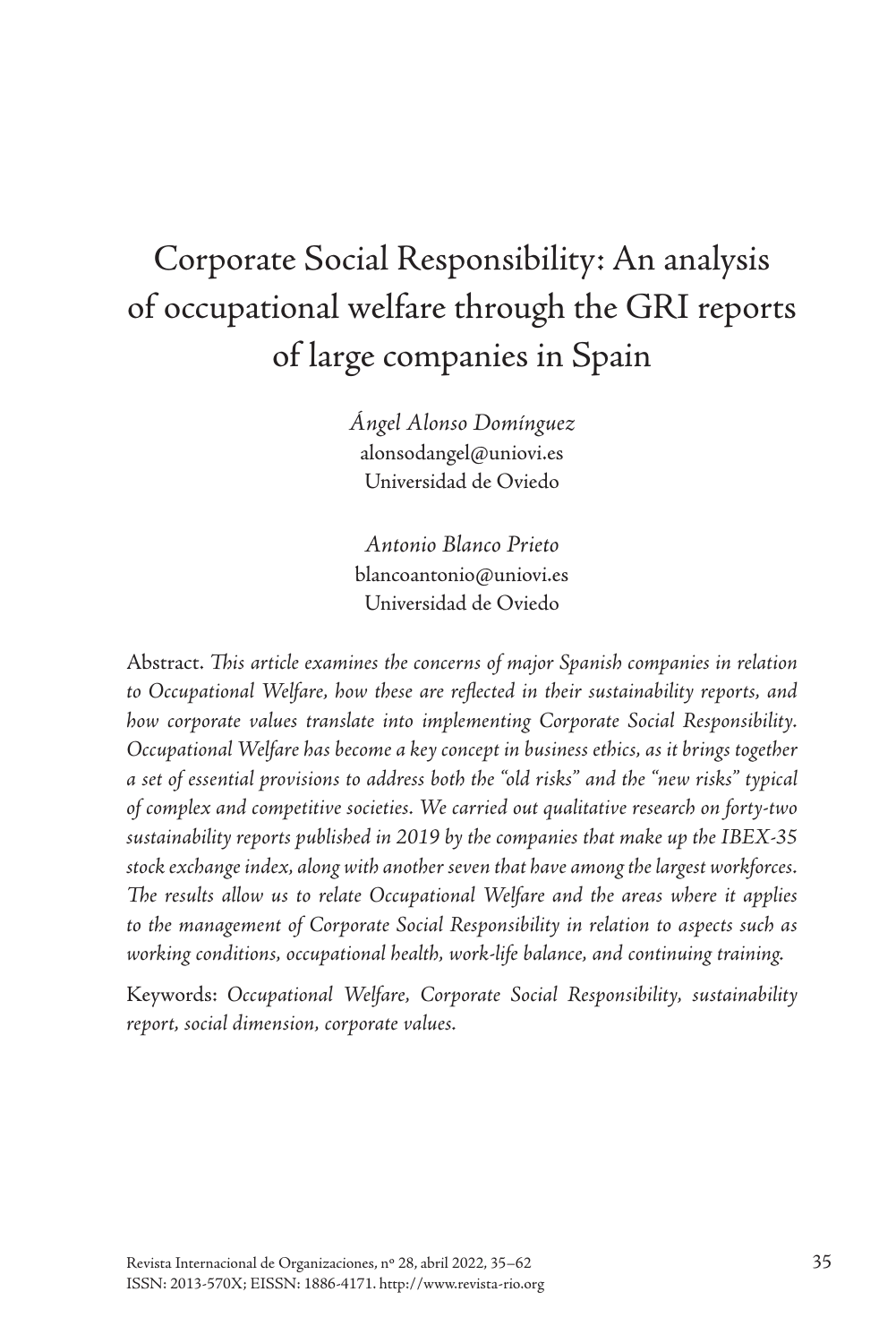La responsabilidad social de las empresas: un análisis del bienestar laboral a través de los informes GRI de las grandes empresas en España

Resumen. *Este artículo examina las preocupaciones de las principales empresas españolas en relación con el bienestar laboral, cómo se reflejan en sus memorias de sostenibilidad y cómo se traducen los valores corporativos en la aplicación de la responsabilidad social corporativa. El bienestar laboral se ha convertido en un concepto clave en la ética empresarial, ya que reúne un conjunto de disposiciones esenciales para hacer frente tanto a los "viejos riesgos" como a los "nuevos riesgos" propios de las sociedades complejas y competitivas. Realizamos una investigación cualitativa sobre 42 memorias de sostenibilidad publicadas en 2019 por las empresas que componen el índice bursátil IBEX-35, junto con otras siete que se encuentran entre las mayores plantillas. Los resultados nos permiten relacionar el bienestar laboral y los ámbitos en los que se aplica a la gestión de la responsabilidad social corporativa en relación con aspectos como las condiciones de trabajo, la salud laboral, la conciliación y la formación continua.*

Palabras clave: *bienestar laboral, responsabilidad social de las empresas, informe de sostenibilidad, dimensión social, valores corporativos.*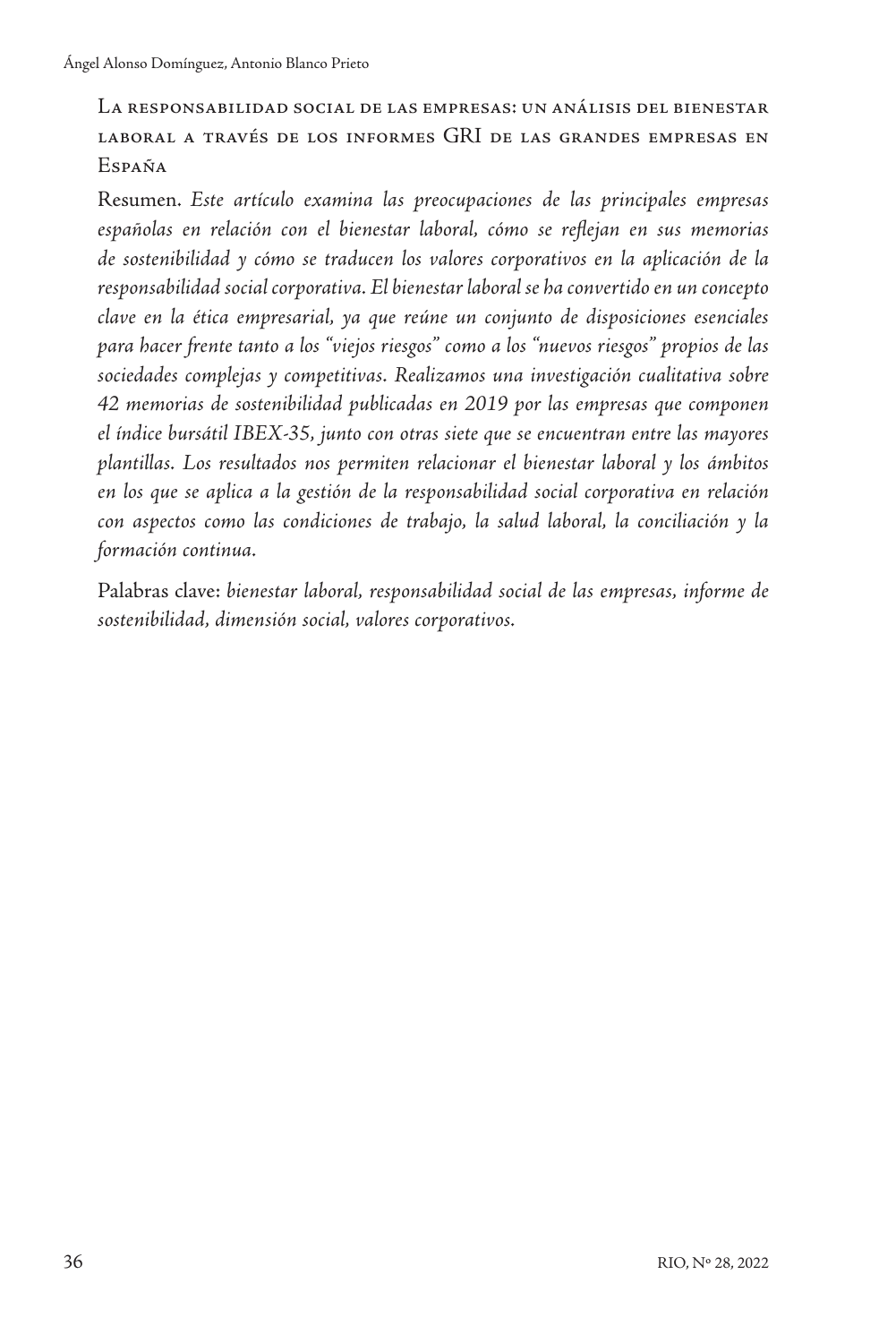# **Introduction**

The research here examines the field of social benefits and allowances for workers ("perks"), which are closely linked to the social dimension of Corporate Social Responsibility (CSR), conceptualized as Occupational Welfare (OW). In a growing number of EU countries, there have been significant changes in the direction of welfare policies towards strengthening the systems of social protection by means of action and measures on OW (Doblytè, Gutiérrez and Pruneda, 2019). Although attention to social protection systems has been focused on public social welfare administered by states through public services or monetary transfers, we must not forget two other pillars of welfare: fiscal welfare, through tax exemptions and fiscal incentives to taxpayers, and occupational welfare, which encompasses benefits and services provided by employers to employees, either on a voluntary basis or as part of commitments in an employment contract (Guillén and Gutiérrez, 2019).

In Spain, OW mainly takes the form of contributions from both employers and workers, but its voluntary nature means it can be affected by cycles of economic crisis. This is why we consider it important to analyze the subject, $1$ especially bearing the paucity of studies on OW in Spain (Martínez Poza, 2018).

Occupational Welfare embraces an extensive catalogue of coverage that is provided by employers to deal with social risks (Mapelli, 2017; González Begega, 2018; Natali *et alii*, 2018, Luque and González Begega, 2020). According to Titmuss's original formulation of the concept of OW (1958), it comprises a group of benefits and allowances provided by private companies to face "old social risks," as well as to prevent some of the post-industrial "new social risks" (Guillén and Gutiérrez, 2019: 11). The definition used by Titmuss and his followers for the protection programs includes the areas of managing working incentives and human resources (Brunsdon and May, 2007; Natali and Pavolini, 2018) and, above all, the internal dimension of Corporate Social Responsibility (Blanco and Alonso-Domínguez, 2020).

The normal approach to examining information on these issues is through official statistics, but there are other channels, such companies' sustainability reports. These documents provide a different perspective because they usually consider regulatory aspects where organizations actually have a much wider field of action, especially in the area of CSR, and thus contribute to sustainable development by integrating into their business strategy certain policies and

<sup>1</sup> This study is part of the research project BIOCES: Occupational welfare in Spain: mapping, determinants and effects. Plan Nacional de I+D+i (CSO-2017-82648-R) financed by the National Program for Research, Development and Innovation (I+D+I) focusing on Society's Challenges (National Research Agency).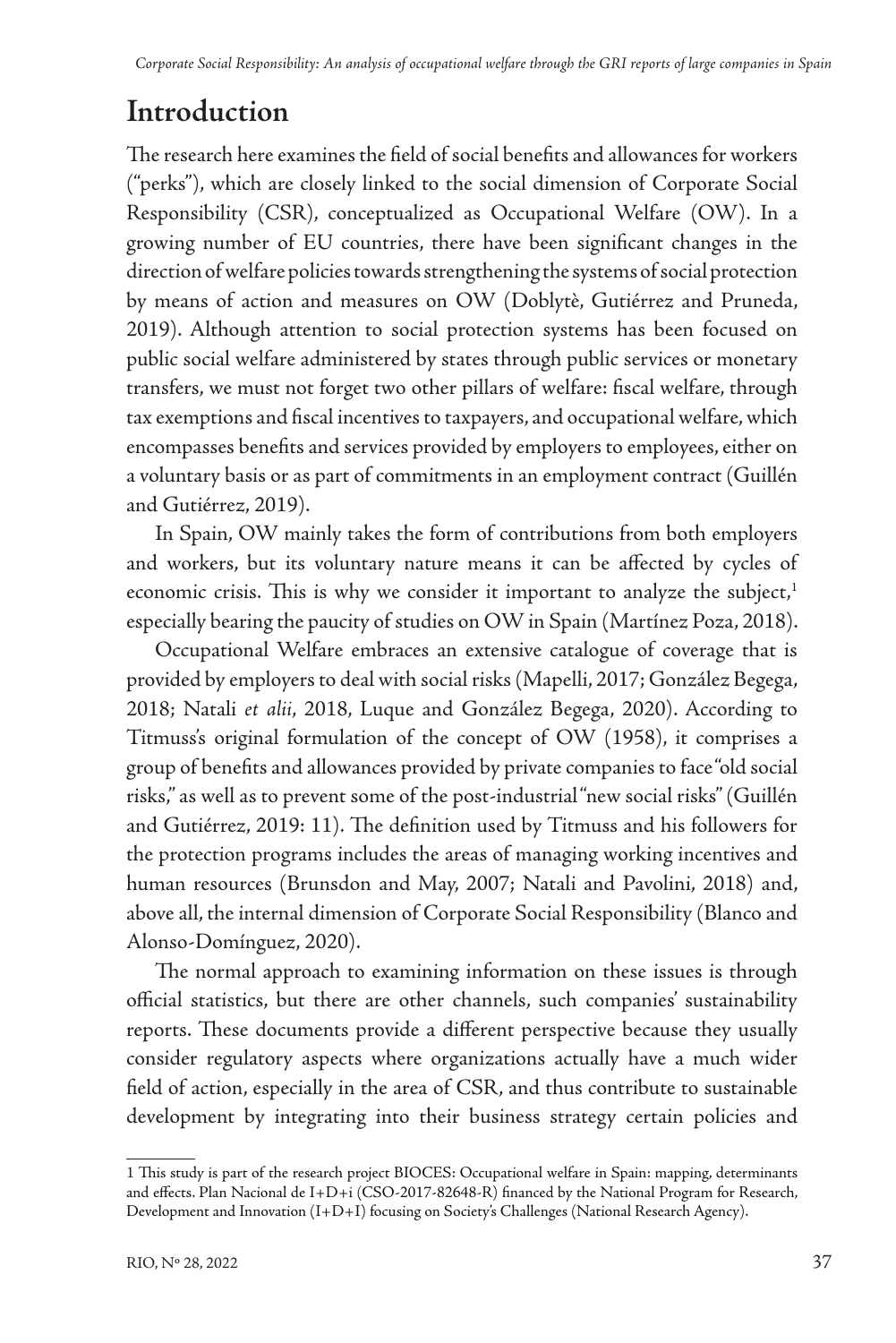measures that go further than current legislation (European Commission, 2001; Congress of Deputies, 2006; Ministry of Employment and Social Security of Spain, 2015).

In this article we base our research on reports drawn up in line with Global Reporting Initiative (GRI) guidelines, given their importance in the professional implementation of CSR in general (Mendes *et alii*, 2019) and in relation to human resources (Sánchez Ferrer, 2012). These guidelines also act as an important reference point when analyzing companies' impacts on sustainable development (Alonso-Almeida *et alii*, 2014; Gallego, 2006).

The analysis will focus on the sustainability reports filed by Spain's IBEX-35 companies and by seven of the larger employers in Spain (see methodological section). According to the Ministry of Foreign Affairs, the European Union and Cooperation (2020), the list features organizations that have been able to successfully integrate the social, economic, and environmental commitments of Agenda 2030 into their daily management. The IBEX-35 companies alone employ more than one and a half million people and their turnover accounts for almost half of Spain's GDP, so they have more resources for implementing these types of program than do medium- and small-sized businesses. In addition, they are spearheading innovation in this field, acting as a kind of barometer for CSR in Spain (Ancos, 2019; Castiñeira et alii, 2019), since their practices and concern for sustainability and OW serve as a model for smaller companies and even social institutions (Montaño, 2014), to follow.

From the point of view of territorial impact, the GRI report is the most widely used means of publishing non-financial information in Spain (Forética, 2018; KPMG, 2013). The GRI standards are specifically referred to in Spain's Law 11/2018, which adopts Directive 2014/95/EU of the European Parliament and Council into Spanish law, with respect to the disclosure of non-financial information and information on diversity. This includes the requirement for certain large companies and groups to include key performance indicators in their non-financial reports in order to facilitate the comparison of information both over time and between organizations—and to comply with GRI standards and the European Commission's guidelines in this area.

Hahn and Kühnen (2013) have reminded academics of the need for further research on sustainability reports. Specifically, they refer to analysis that evaluates both the quality of the information presented (Landrum and Ohsowski, 2018; Boiral, 2013) and its theoretical foundations, mainly in connection with legitimacy, organizational theory, and stakeholder theory.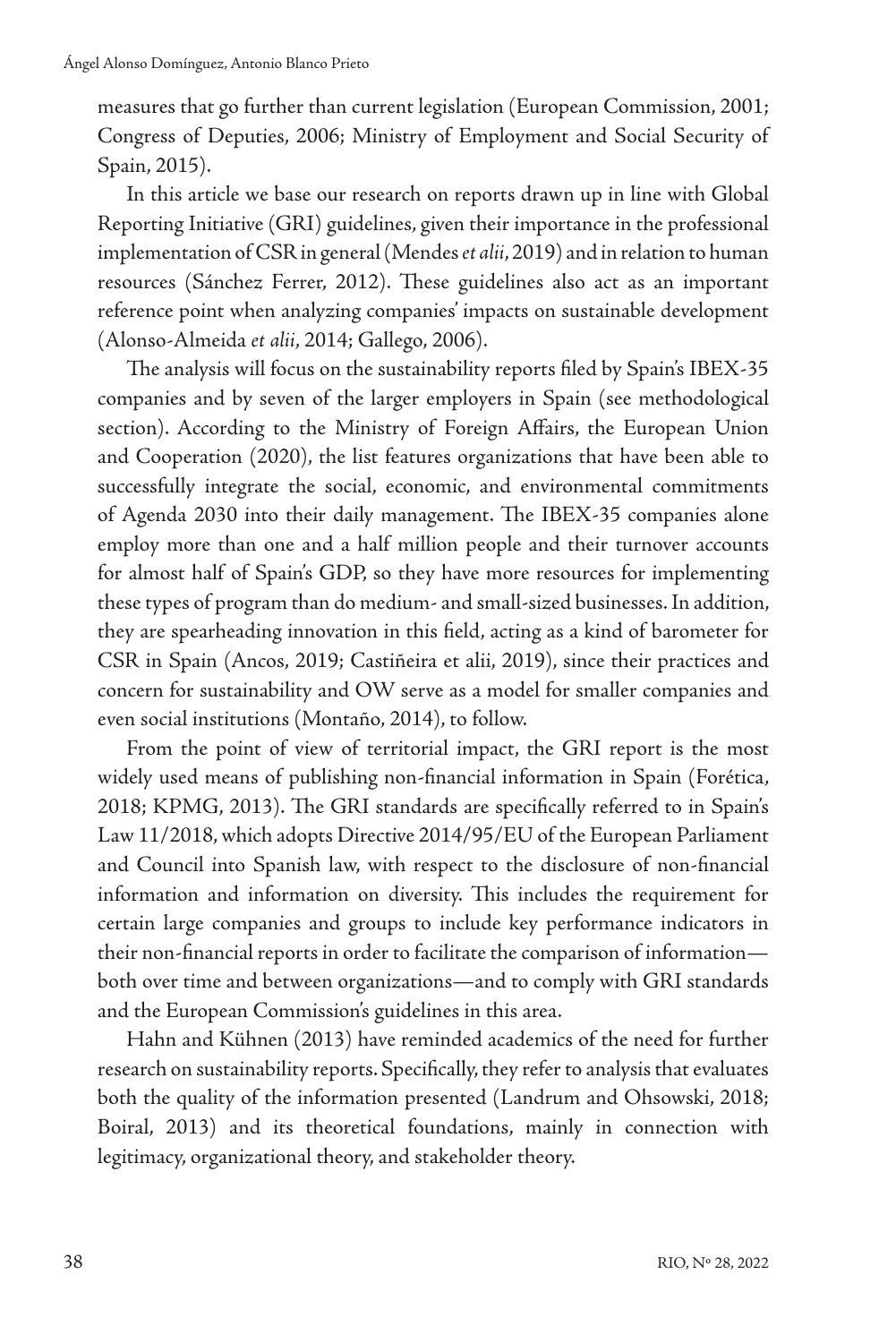In the present study, the executive statements included in GRI reports enable us to probe into these key issues and allow us to answer the following research questions:

- What are the organizations' concerns, and how do the reports reflect their commitment toward the stakeholders that they are engaged with?
- How important is OW in CSR for Spanish companies and how do corporate values translate into the management of these organizations?

With both questions, it is possible to develop the conceptualization of OW linked to CSR and to identify the level of the benefits and provisions received by workers to deal with social risks.

The article is structured as follows: first, we present the conceptual framework; second, we outline the usefulness of GRI-based sustainability reports as tools for analyzing Corporate Social Responsibility programs; third, we present the methodology of the empirical part; and finally we conclude with the main findings of the research, from which arise the discussion, conclusions, and suggestions for future avenues of research.

### **1. Occupational Welfare as a material topic in organizations' Corporate Social Responsibility.**

Corporate Social Responsibility (CSR), as a means of achieving sustainability (Ancos, 2019), reflects the fundamental values of the society that we want to live in (European Commission, 2006; Blanco, 2010). The Spanish Ministry of Employment and Social Security (2015, p. 21–22) considers that companies, in addition to complying with legal obligations, should integrate into their business strategy "the social, labor, environmental, and human rights concerns that arise from the relationship" with their stakeholders. For the Ministry of Foreign Affairs, European Union, and Cooperation (2020, p. 8), "the aim is to generate profit in a responsible and sustainable manner over time."

The wide ranging nature of CSR means that it covers such disparate aspects such as the fight against climate change and human rights or, in the present case, working conditions and occupational health, work-life balance and continuing training, so that the different companies' stakeholders offer up a plurality of interests and criteria (Silva *et alii*, 2019; Forética, 2018; Landrum and Ohsowski, 2018). In this context, the development of CSR is consistent with the conceptualization of the stakeholder (Freeman, 1984), understood as any "person or group that is affected by the actions of the company or that can affect its results or its future" (Lozano, 2002, p. 14).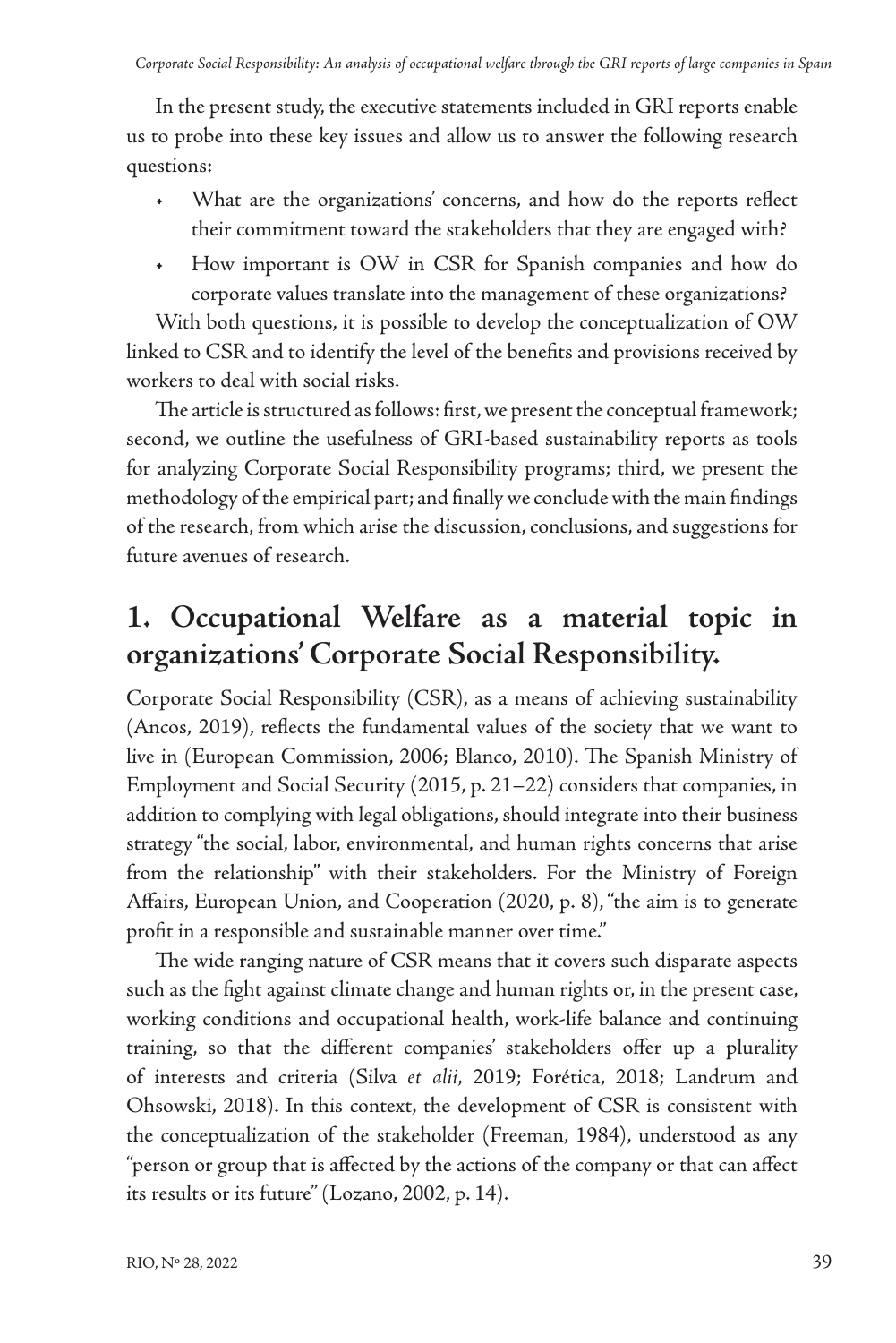If we focus on the social dimension, without trying to establish any sense of hierarchy, the EU Green Paper (European Commission, 2001, p. 9–10) highlights that responsible practices for a company affect first and foremost its human resources as stakeholders, taking account of the potential changes that organizations experience in a complex and competitive socio-economic context such as the present one. The Spanish Strategy for Corporate Social Responsibility for the period 2014–2020 (Ministry of Employment and Social Security, 2015) also includes responsible management of human resources and the promotion of employment in its action plan on the basis that socially responsible organizations must contribute to the sustainable development of society through measures which favor the creation and continuation of quality employment, including such essential aspects of OW as the promotion of health and skills development, which are directly related to different benefits and social coverage. In addition to these important arguments for examining companies' commitment to social responsibility, the topic has gained further relevance in these times of pandemic, in particular in relation to how current events could promote a new philosophy of corporate responsibility (He and Harris, 2020; Sheth, 2020) that affects organizations' internal and external dimensions and encourages them to show greater commitment to social cohesion (A. H. Ebrahim and M. Buheji, 2020).

If, in order to conceptualize OW, we rely on the list of provisions, services, and employee benefits provided by private companies, as contained in the original concept of OW formulated by Titmuss (1958), we can take it as being a "material topic" in terms of CSR. This means that it is important because of its impact (whether positive or negative) on the economy and society and because the way it is managed influences the decision-making of stakeholders or interest groups.

OW includes a set of programs for the protection of "old" social risks, typical of the protective measures taken by industrial societies, together with others related to the "new" social risks, typical of protection in a post-industrial society. The distinction between old and new social risks, consolidated in welfare studies, allows us to establish a framework of analysis for OW. Table 1 shows the old social risks, the target of protective action in industrial societies—such as unemployment, illness or inability to work—and the new risks, typical of post-industrial society—such as the obsolescence of qualifications, difficulties in reconciling work and family life, or discrimination based on gender or ethnic origin.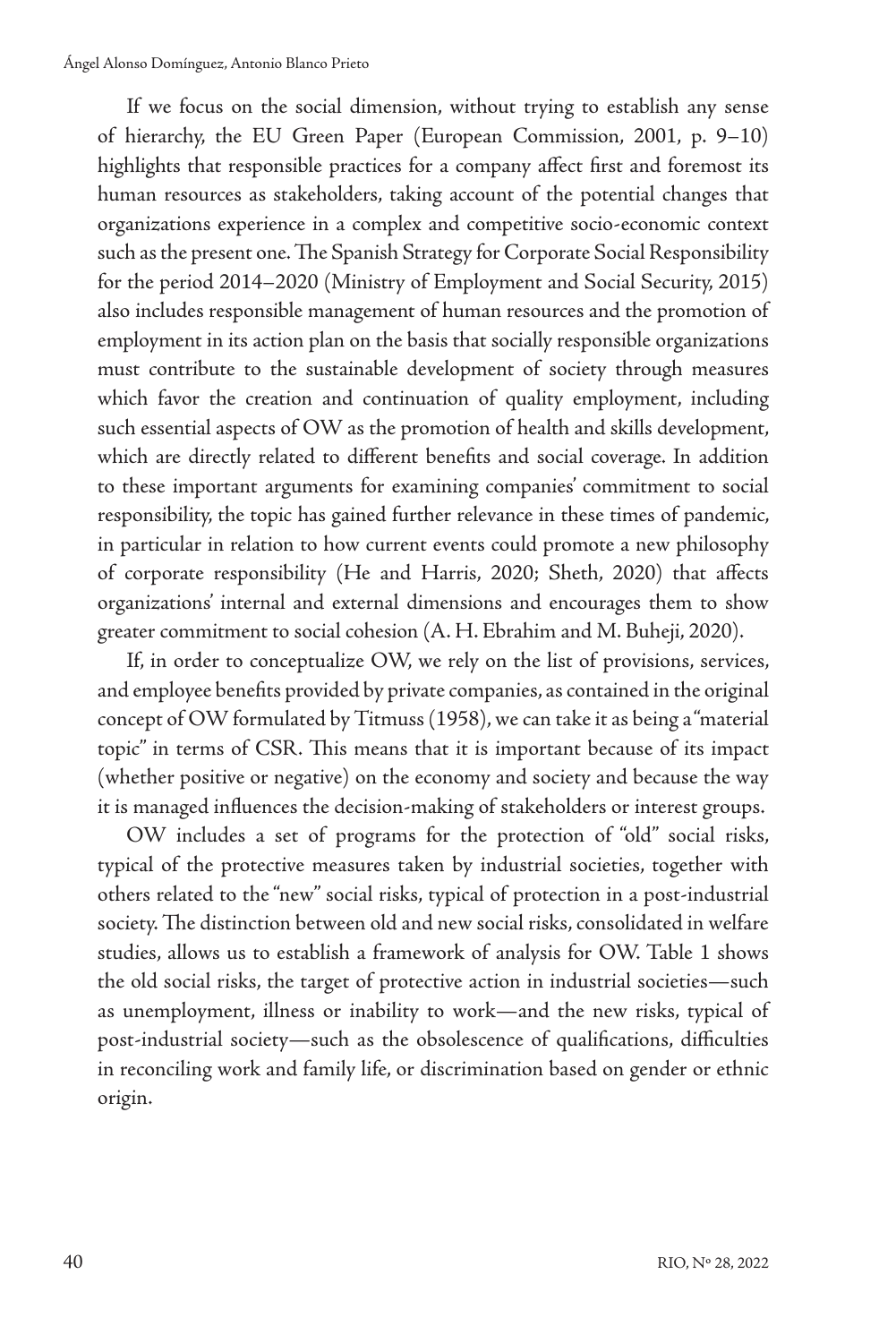| Risks |                                              | Examples of benefits and services                                                                                       |  |  |
|-------|----------------------------------------------|-------------------------------------------------------------------------------------------------------------------------|--|--|
| Old   | Old age, pensions                            | Pension plans and funds, life assurance, etc.                                                                           |  |  |
|       | Health                                       | Health care insurance and support, sickness and<br>disability benefits and services, etc.                               |  |  |
|       | Unemployment                                 | Job-seeking services, reskilling and outplacement<br>following redundancy, etc.                                         |  |  |
| New   | Continuing training                          | Training and development of skills, support and leave for<br>study, etc.                                                |  |  |
|       | Work-life balance,<br>flexible working hours | Flexible working hours, stress-management programs,<br>remote working/telecommuting, childcare, family<br>support, etc. |  |  |
|       | Other social help                            | Transport, food, accommodation, leisure activities,<br>wellness services, etc.                                          |  |  |

**Table 1. Old and new social risks.**

Source: Adapted from Guillén & Gutiérrez (2019: 11)

The distinction between these two welfare vectors—protection from old and new risks—also reflects institutional regulations and incentives (Guillén and Gutiérrez, 2019). Faced with this range in analyzing how OW is regulated, we must differentiate between the products and services regulated by social agents through collective bargaining, the labor contract, or the employer's unilateral decision, together with voluntary programs offered within a CSR framework.

The analysis of the various OW programs collected in the literature (Titmuss, 1958; Brunsdon and May, 2007; Mapelli, 2017; Natali *et alii*, 2018; Natali and Pavolini, 2018; Guillén and Gutiérrez, 2019) leads us to categorize them into the following four fields of operation (Blanco and Alonso-Domínguez, 2020):

> (1) The first and most important field is linked to the voluntary improvement of working conditions and the management of benefits that improve workers' social protection.

> (2) The second field is related to the concept of work-life balance and identifying the benefits and possibilities this offers for the management of labor relations.

> (3) The third field is occupational health and safety, which aims to identify, evaluate, control and prevent health and other potential risks at work in order to provide workers with working environments and social habits that lead to a better quality of life.

> (4) The final field concerns the human resources and training offered by organizations as part of their political, economic, and social development.

In accordance with this outline, distinct areas of action can be established in relation to OW and its relationship in turn with CSR management indicators (see Appendix 1), focusing analysis on the benefits that improve workers' social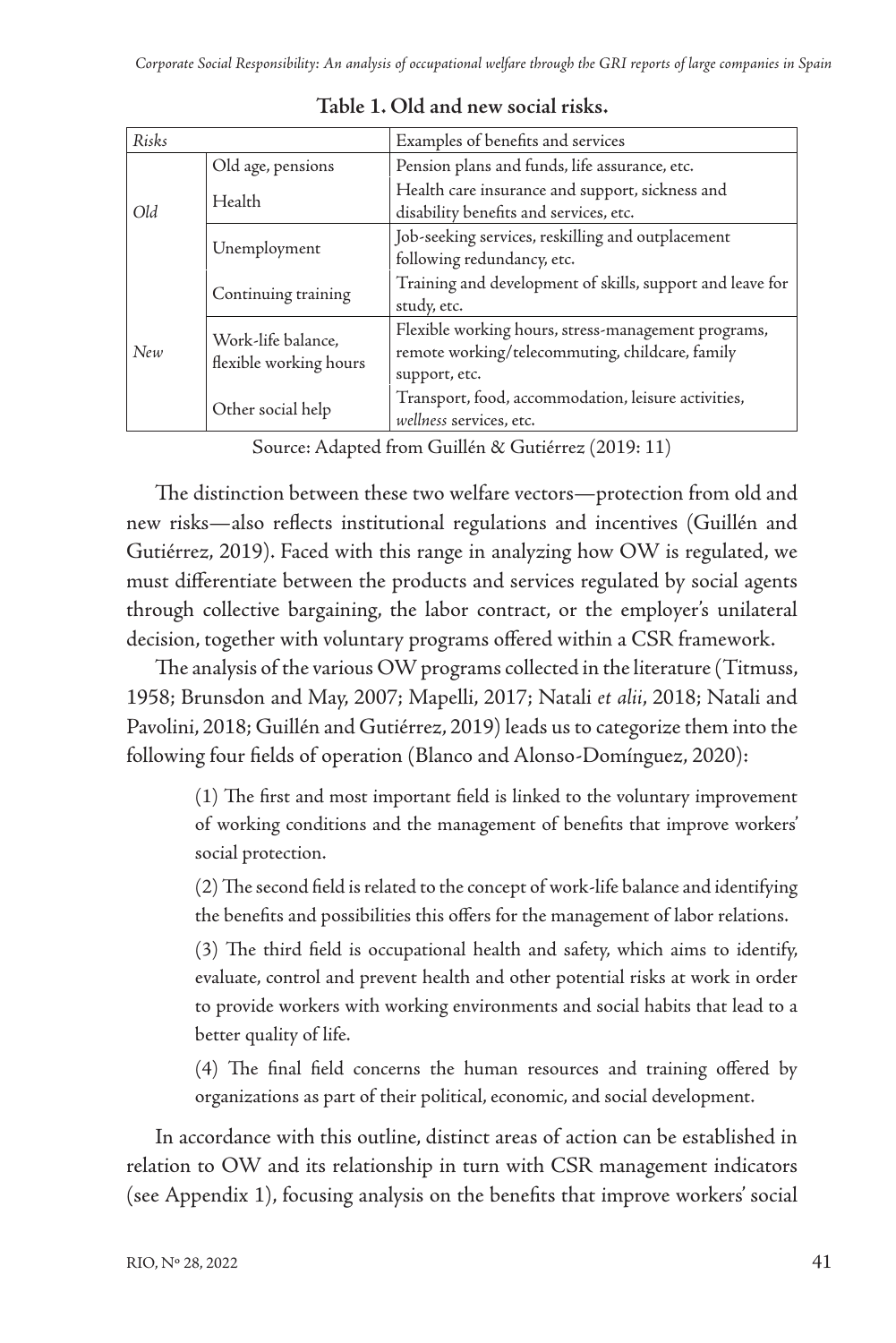protection and promote health, training, and the development of human capital. Research indicates that these areas are key, as they are the aspects that most strongly reflect corporate values in companies' sustainability reports, though many aspects go beyond the space limitations of an academic publication of this type.

#### **2. The GRI as an information source**

Using a specific set of standards, business organizations have defined uniform criteria regarding CSR activities and programs (Behnam and MacLean, 2011; Higgins and Larrinaga, 2014; 2012; Slager *et alii*, 2012; Yadava and Sinha, 2016), as is the case with the Global Reporting Initiative (GRI) related to sustainability ( Jastram, 2010; Vigneau *et alii*, 2015).

For the descriptive and preliminary analysis set out here, we have selected the GRI as our source of information, both because of its institutional support and its widespread use by Spanish companies. In the first case, Directive 2014/95/ EU on the disclosure of non-financial information and information on diversity by certain large companies, adopted into Spanish law as Law 11/2018, states that companies may provide their non-financial information using recognized national, European Union, or international frameworks. Thus, all the requirements set out in the European Directive are covered by the GRI Standards (GRI, 2017), and Law 11/2018 itself states in its Preamble that these could be taken as a reference for the preparation of non-financial reports.

As for the publication of GRI reports, Forética, the representative body of the World Business Council for Sustainable Development in Spain (Forética, 2018), from the period 1995–2010 to the present, states that it is increasingly common for companies to publish reports on their social responsibility activities. As in other Mediterranean countries such as Greece and Italy, in Spain the GRI report is the most widely used reporting instrument, with Spanish companies distinguished by the high quality of their content (Tarquinio *et alii*, 2018; KPMG, 2013).

It is clear that social responsibility cannot be equated with management tools, nor with sustainability reporting guidelines (Milne and Gray, 2013), as there may be a disconnect between the relationship of non-financial reporting and the true impact of organizations on the central issues of our time. Therefore, to ensure the highest possible quality of information, GRI reporting principles require accurate, balanced, clear, comparable, reliable, and timely reporting (GRI, 2017) of CSR practices and their impact on stakeholders (Shinwell and Shamir, 2018; Vigneau *et alii*, 2015; Brown *et alii*, 2009). Compliance with these principles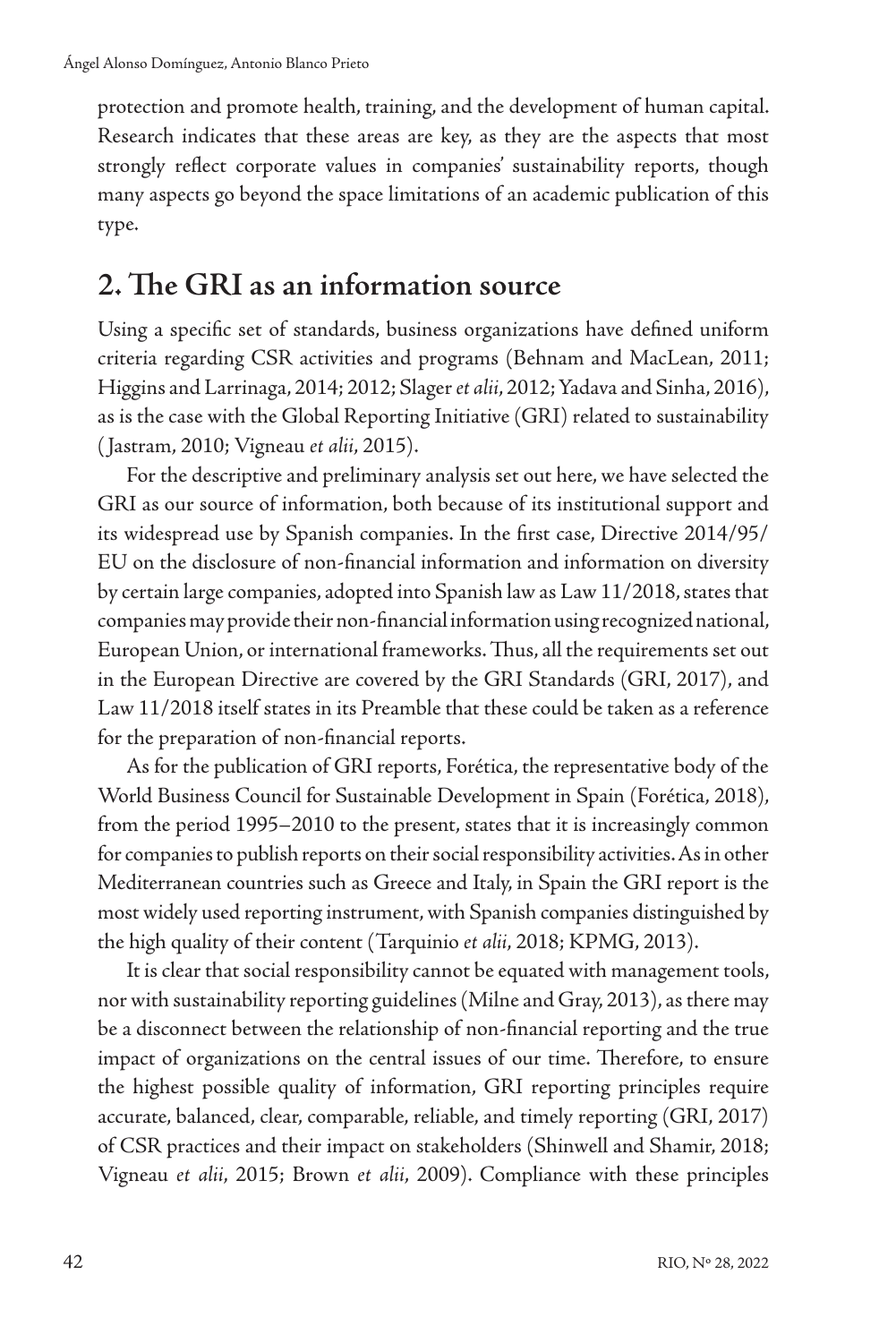is especially important to ensure balance in access to information for all of an organization's different stakeholders.

The vital role that interest groups currently play in the system of soft governance cannot be ignored when approaching CSR in terms of policy, but neither should CSR continue to be conceived in a restrictive way, as Habermas explained in his ethical discourse (Wagner and Seele, 2017). In this context, Tschopp and Nastanski (2014) state that business management commonly uses sustainability reports and/or non-financial reports, such as the GRI, as these offer information with special value for investors in their decision-making (Shinwell and Shamir, 2018; Clark *et alii*, 2015; Attig *et alii*, 2013); for consumers in their decision-making (Castro-González *et alii*, 2019; Xie *et alii*, 2019); and for workers in their decisions regarding their professional careers (González Vega, 2019; PwC, 2018).

GRI reports have therefore become a very useful tool for legitimizing CSRrelated commitments (Haller *et alii*, 2018), and the accessibility of sustainability reports that use GRI methodology gives them another advantage that is highly valued both by internal stakeholders, interested in socially responsible decisionmaking, and by external stakeholders, who expect greater transparency and commitment to society in terms of accountability (Rodríguez-Guerra and Ríos-Osorio, 2016; Yadaba and Shina, 2016).

# **3. The methodology of the empirical section**

Analyzing non-financial reports using GRI methodology allows us to assess the presence of OW in Spanish companies, to measure its four dimensions and possibly to identify it as a material topic that is sufficiently important in terms of the sustainability of organizations and how they are evaluated by their stakeholders.

For data sources, we used forty-two GRI-standard sustainability reports published on the GRI website in 2019. All relate to the year 2018, apart from six which relate to 2017 because the corresponding ones for 2018 were unavailable at the time of consultation. The reports are from the companies that made up the IBEX-35 in the reference year and seven of the companies with the most employees in Spain (table 2).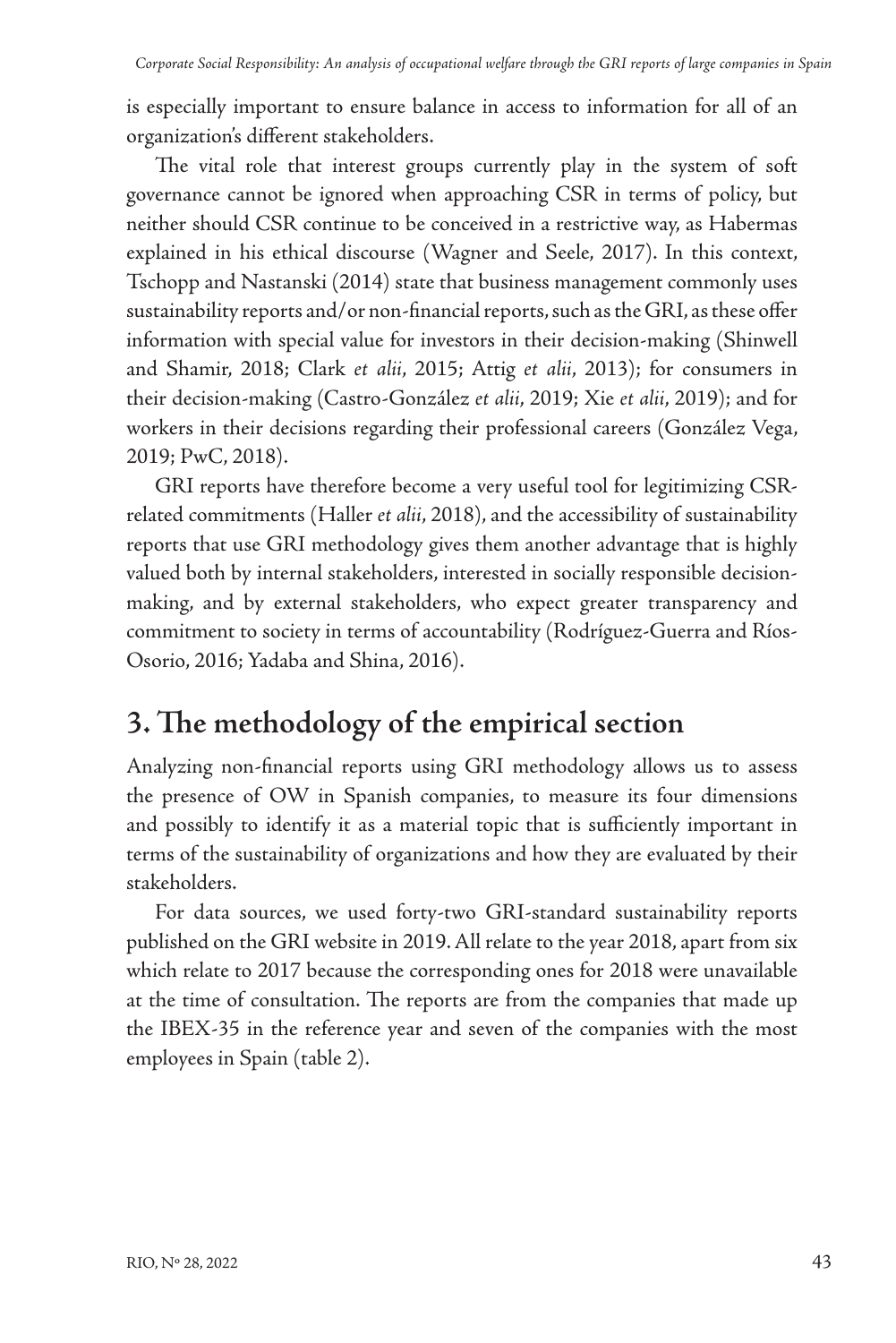| Empresas del IBEX-35 |  |  |  |  |  |  |
|----------------------|--|--|--|--|--|--|
| Grifols              |  |  |  |  |  |  |
| <b>IAG</b>           |  |  |  |  |  |  |
| Iberdrola            |  |  |  |  |  |  |
| Inditex              |  |  |  |  |  |  |
| Indra                |  |  |  |  |  |  |
| Mapfre               |  |  |  |  |  |  |
| Mediaset España      |  |  |  |  |  |  |
| Meliá                |  |  |  |  |  |  |
| Merlin Properties    |  |  |  |  |  |  |
| Red Eléctrica        |  |  |  |  |  |  |
| Repsol               |  |  |  |  |  |  |
| Sabadell             |  |  |  |  |  |  |
| Santander            |  |  |  |  |  |  |
| Siemens Gamesa       |  |  |  |  |  |  |
| Técnicas Reunidas    |  |  |  |  |  |  |
| Telefónica           |  |  |  |  |  |  |
| Viscofán             |  |  |  |  |  |  |
|                      |  |  |  |  |  |  |
|                      |  |  |  |  |  |  |
| <b>FCC</b>           |  |  |  |  |  |  |
| Mercadona            |  |  |  |  |  |  |
| <b>RENFE</b>         |  |  |  |  |  |  |
| <b>SEAT</b>          |  |  |  |  |  |  |
|                      |  |  |  |  |  |  |
|                      |  |  |  |  |  |  |

**Table 2. Companies included in the analysis**

Source: Authors' own (2021)

First, using MAXQDA qualitative data analysis software, we have focused on two areas of interest, strategic and stakeholder participation, as shown in three indicators contained in GRI-102 (table 3). These general disclosures establish the reporting requirements and practices applicable to the organizations when they provide their contextual information and prepare their sustainability reports. Specifically, an attempt has been made to identify their corporate values, that is, the driving force behind corporate policy, through the declarations by senior executives responsible for decision-making (Disclosure 102-14). Similarly, stakeholder participation was examined by analyzing the interest groups with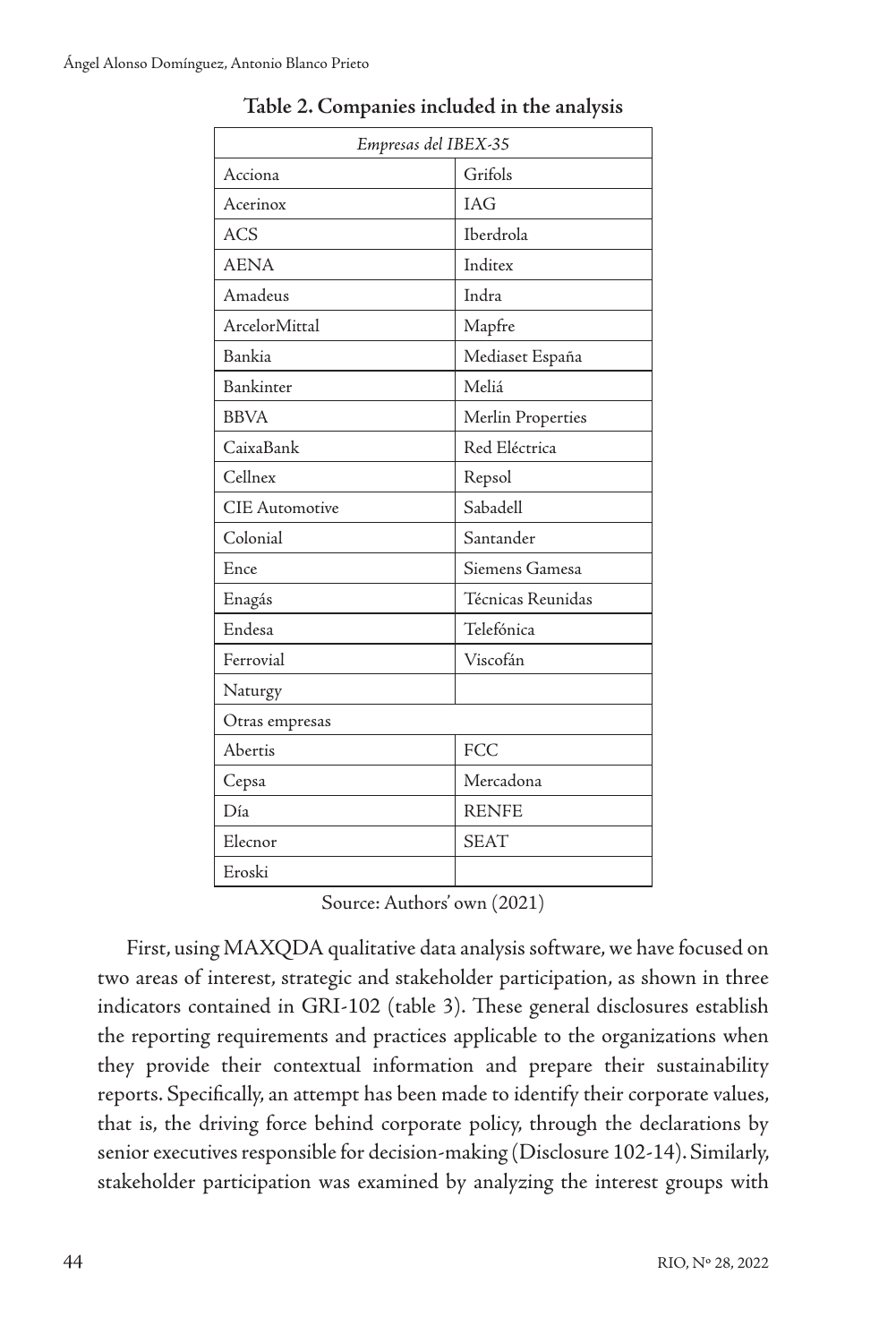which the organization is involved (Disclosure 102-40), as well as the key issues and concerns mentioned (Disclosure 102-44).

| GRI 102. General disclosures | <b>GRI</b> Standards                                    |  |  |
|------------------------------|---------------------------------------------------------|--|--|
| Strategy                     | Disclosure 102.14. Statement from senior decision-maker |  |  |
| Stakeholder participation    | Disclosure 102.40. List of stakeholder groups           |  |  |
| Stakeholder participation    | Disclosure 102.44. Key topics and concerns raised       |  |  |

**Table 3. Corporate values**

Source: Prepared by authors, with MAXQDA v.11

Based on these data, we prepared a system of codes to cover the main lines of discourse identified in these areas. After this codification, a first phase descriptive analysis was carried out, categorizing the main themes reflected in the reports. In the next phase, the content analysis was carried out, comparing the discourses according to the previously selected criteria.

Second, to complete the research, we have taken into account how an organization responds to the challenges it faces; from the management indicators included in the GRI reports, we selected social safety and work conditions, worklife balance, occupational health and safety training, and human resources as units of analysis (Table 4).

| Management indicator              | <b>GRI</b> Standards                                                                                                                                                                                                                                      |  |  |
|-----------------------------------|-----------------------------------------------------------------------------------------------------------------------------------------------------------------------------------------------------------------------------------------------------------|--|--|
| Social safety and work conditions | (201-3). Defined benefit plan obligations and other<br>retirement plans.<br>(401-2). Benefits provided to full-time employees that<br>are not provided to temporary or part-time employees                                                                |  |  |
| Work-life balance                 | (401-3). Parental leave                                                                                                                                                                                                                                   |  |  |
| Occupational health and safety    | (403-1). Occupational health and safety management<br>system<br>(403-6). Promotion of worker health                                                                                                                                                       |  |  |
| Training and human resources      | (404-1). Average hours of training per year per<br>employee.<br>(404-2). Programs for upgrading employee skills and<br>transition assistance programs<br>(404-3). Percentage of employees receiving regular<br>performance and career development reviews |  |  |

**Table 4. Management indicators.**

Source: Prepared by authors, with MAXQDA v.11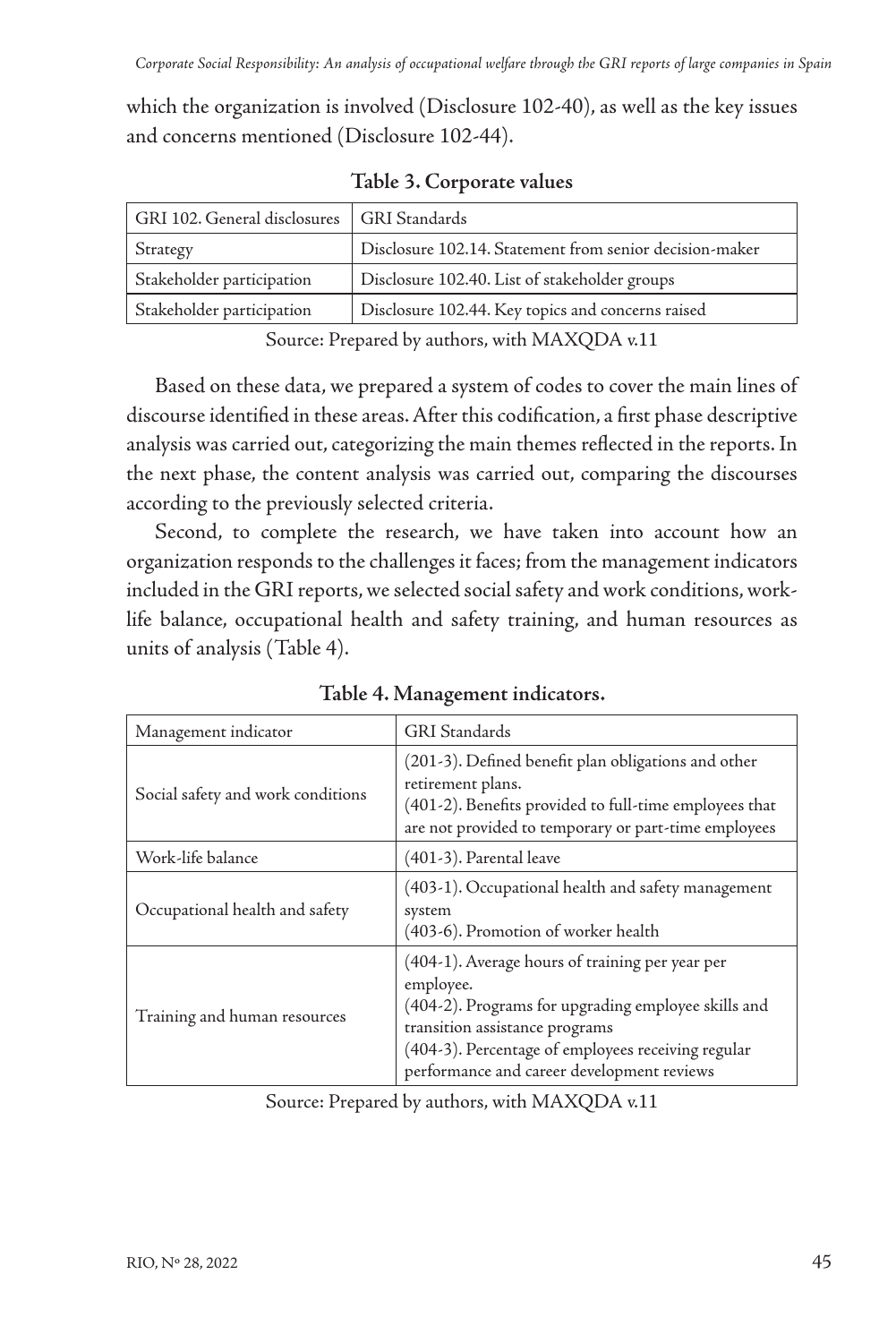# **4. Results**

The results presented below were extracted from the companies' sustainability reports and then processed with the qualitative data analysis program MAXQDA, as mentioned in the methodological section. For greater clarity of presentation, this section has been divided into two sub-sections corresponding to the research questions posed in the article's introduction: the subsection on corporate values describes the concerns of the organizations and how these are reflected in the reports, while the subsection on management indicators identifies the benefits and allowances to workers who face social risks as an indicator of the importance given by the organization to OW in its CSR policies.

#### **4.1 Corporate values**

Analysis of the companies' corporate values takes into account, in the first place, the declarations of intent of the organizations' managers. All sustainability reports open with the organization's "Statement from senior decision-maker" (Disclosure 102-14). This gives a general description of the organization's current and future strategy with regard to sustainability, measured in terms of social, economic, and environmental impact. These not only directly affect strategic priorities, but also reflect the organizations' approach through two other essential indicators. These indicators measure existing connections with third parties, as well as key issues and concerns that have been identified by these stakeholders (Disclosure 102- 40) and how companies have responded to them (Disclosure 102-44).

The results of these three sections are presented in a code map that takes into account both the presence of these items in the reports and also the importance given to them, based on the repetition of themes. What does the code map display? The larger the circles, the more code assignments have been made with that code. The code map also shows the frequency of the code in the documents that we analyzed in figures and in parentheses after the code name. Finally, the font size reflects the code frequency: the more frequently a code is used, the larger its name will be displayed.

As expected, the management statements reflect the companies' economic development to a significant degree. Discourse analysis identifies that most items are connected with the organizations' business and financial performance. However, sustainability is also among the priorities of senior company executives, almost on a par with economic assessment (Figure 1). There are numerous references to sustainable development, either directly or through the mention of measures aimed at improving the organization's performance in this field. Next, but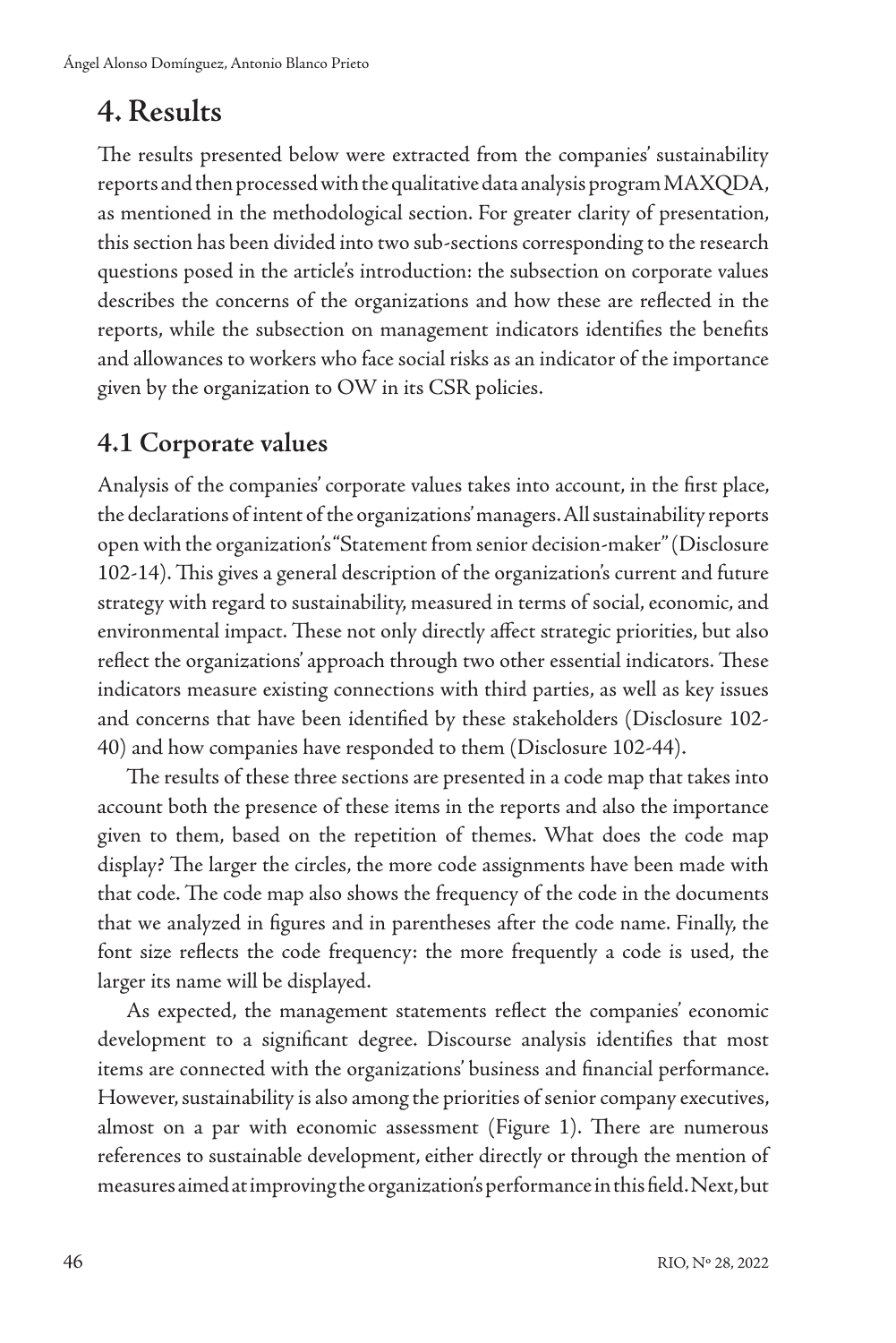appreciably further behind, key factors include Corporate Social Responsibility, business ethics, and the economic and social impact on third parties, represented by shareholders, investors, and civil society. Also representative, although to a lesser extent, are concerns about decent work, personal well-being, and gender equality. It is worth noting, however, that those companies that are committed to the latter values make their point vigorously and position their declarations of intent accordingly.





strategy is essentially aimed at customers, society in general, and employees, who In terms of the people and organizations that companies are linked to, stand out from the rest of the groups that they interact with (Figure 2). At a clear distance behind come other organizations, including NGOs, organizations promoting sustainability, and business and consultancy associations, practically tied with suppliers and shareholders and not too far ahead of government agencies, investors, and analysts. At the bottom of the list of dominant stakeholders are the media and the companies' own management.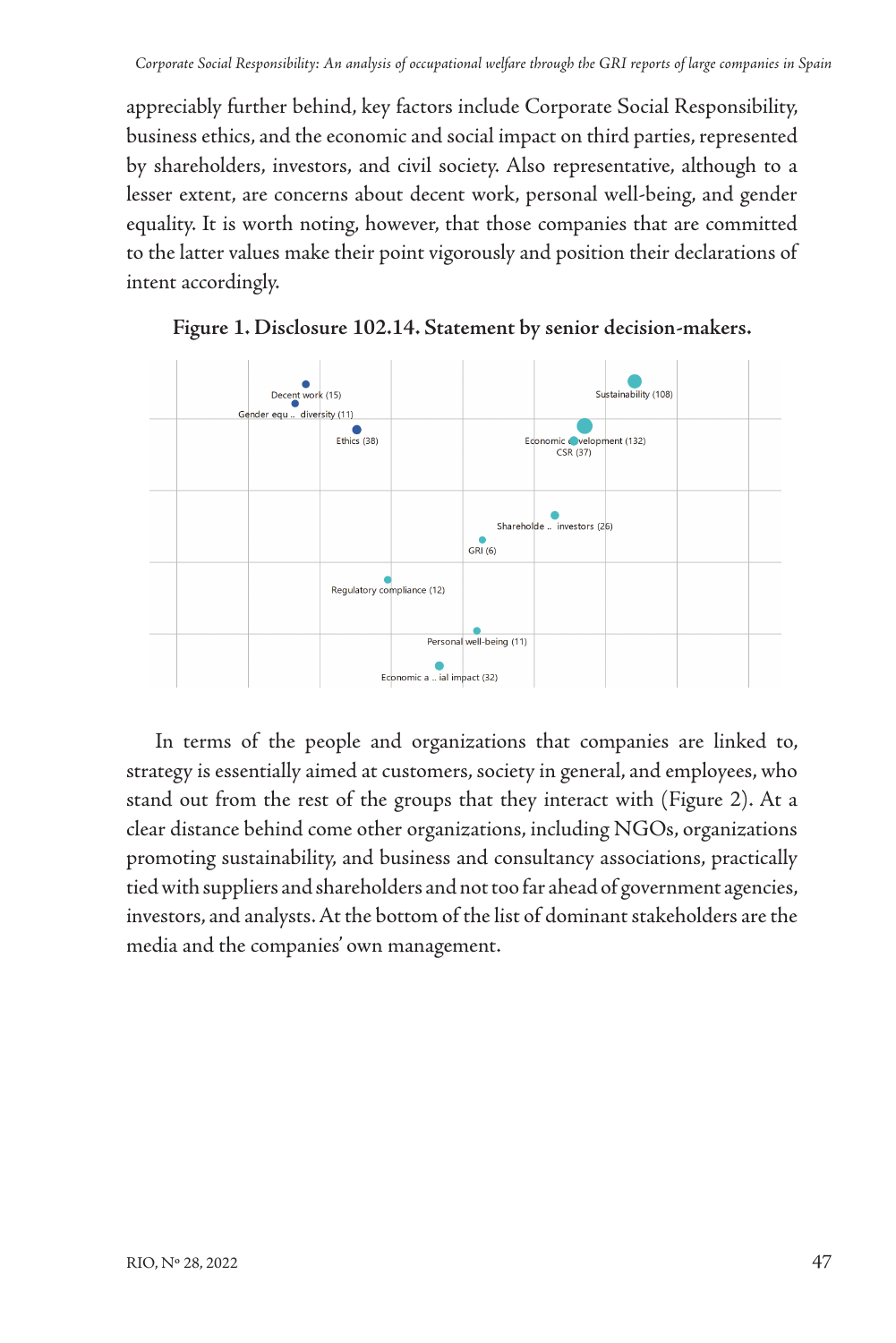

#### **Figure 2. Disclosure 102.40. List of stakeholders. Figure 2. Disclosure 102.40. List of stakeholders.**

Finally, we examined a closely linked indicator that can be used to contrast how far links with third parties become common practice in these areas of influence (Figure 3). The environment, above all, but also business ethics and transparency are key concerns in the sustainability reports of Spanish companies, coming far ahead of references to economic performance, society, and compliance with regulation. Following these in order of priority are clients and some of the areas most linked to OW, such as professional development and occupational health and safety. Employees, shareholders, the media, and diversity close the list of the most important issues referred to by companies, all at the same level of importance.



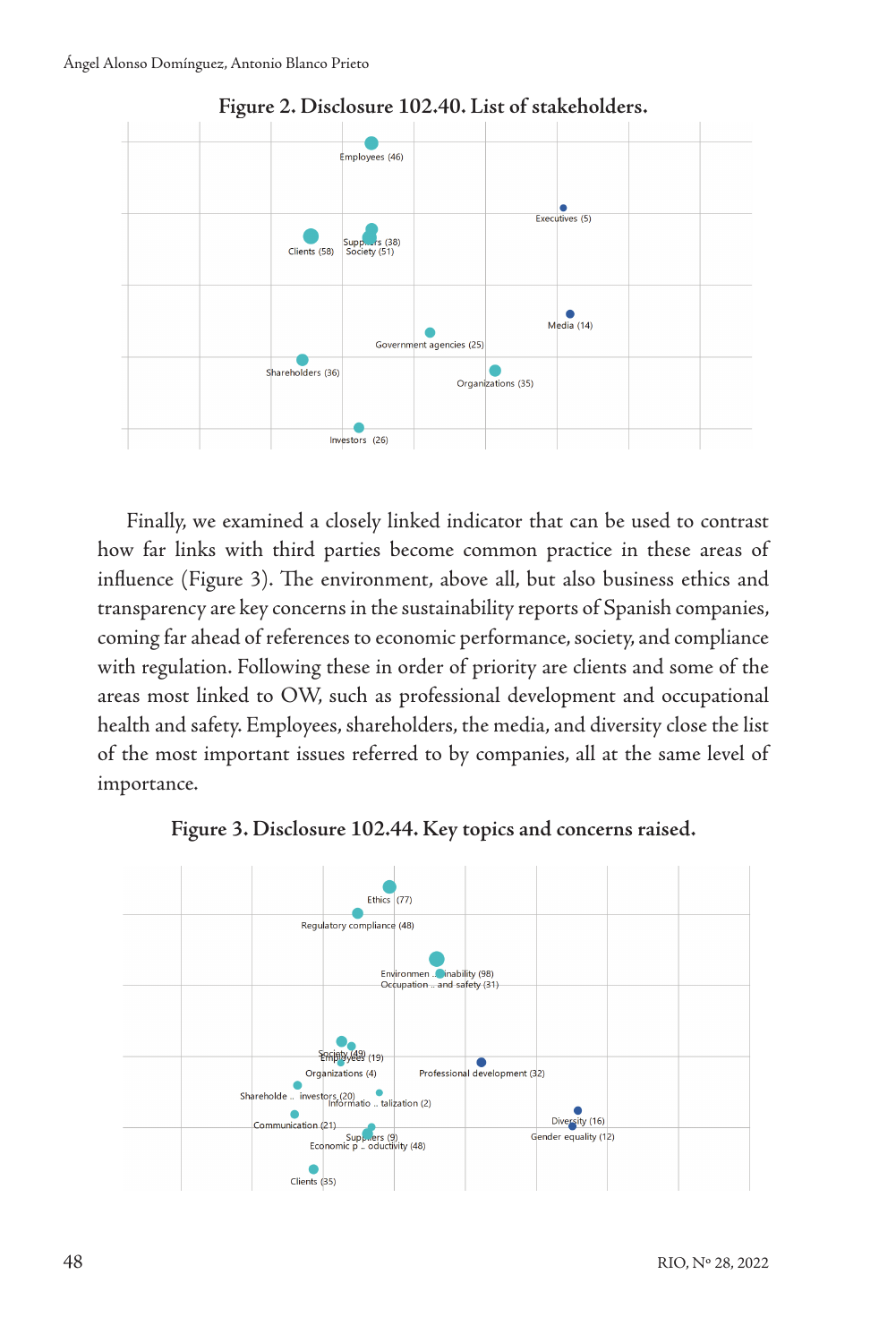#### **4.2 Management indicators**

Before providing an overview of the results obtained, it should be noted that the data are not available in many reports for indicators 201-3 and 404-3. In general, the information provided gives major prominence to new social risks, such as training or promoting a healthy lifestyle. In contrast, there is far less emphasis on certain traditional programs linked to old social risks, such as temporary disability benefits or life assurance. More detailed information is given below on the GRI standards indicators that have been analyzed. Here, unlike in the code maps for corporate values above, we only note the presence of certain employee benefits in the companies. For some of the selected indicators this portfolio of benefits is extremely comprehensive, and sometimes companies offer their own programs, but with equivalent objectives. In these cases, we group together items which offer the same services. Even so, for certain indicators there was still too wide a range of benefits, so we reduced the number categories, such that they range from eleven to nineteen items.

Companies that offer data on retirement plans and other defined benefits (Figure 4) generally mention the existence of pension and defined contribution plans, long-term savings schemes, or social welfare systems. Depending on the policy of each company, some contribute the full amount to the pension plan, while others split the contribution with the worker. In some companies, the worker also joins the scheme voluntarily. Several firms declare that they do not offer this type of benefit.



**Figure 4. Indicator 201-3. Defined benefit plan obligations and other retirement plans.**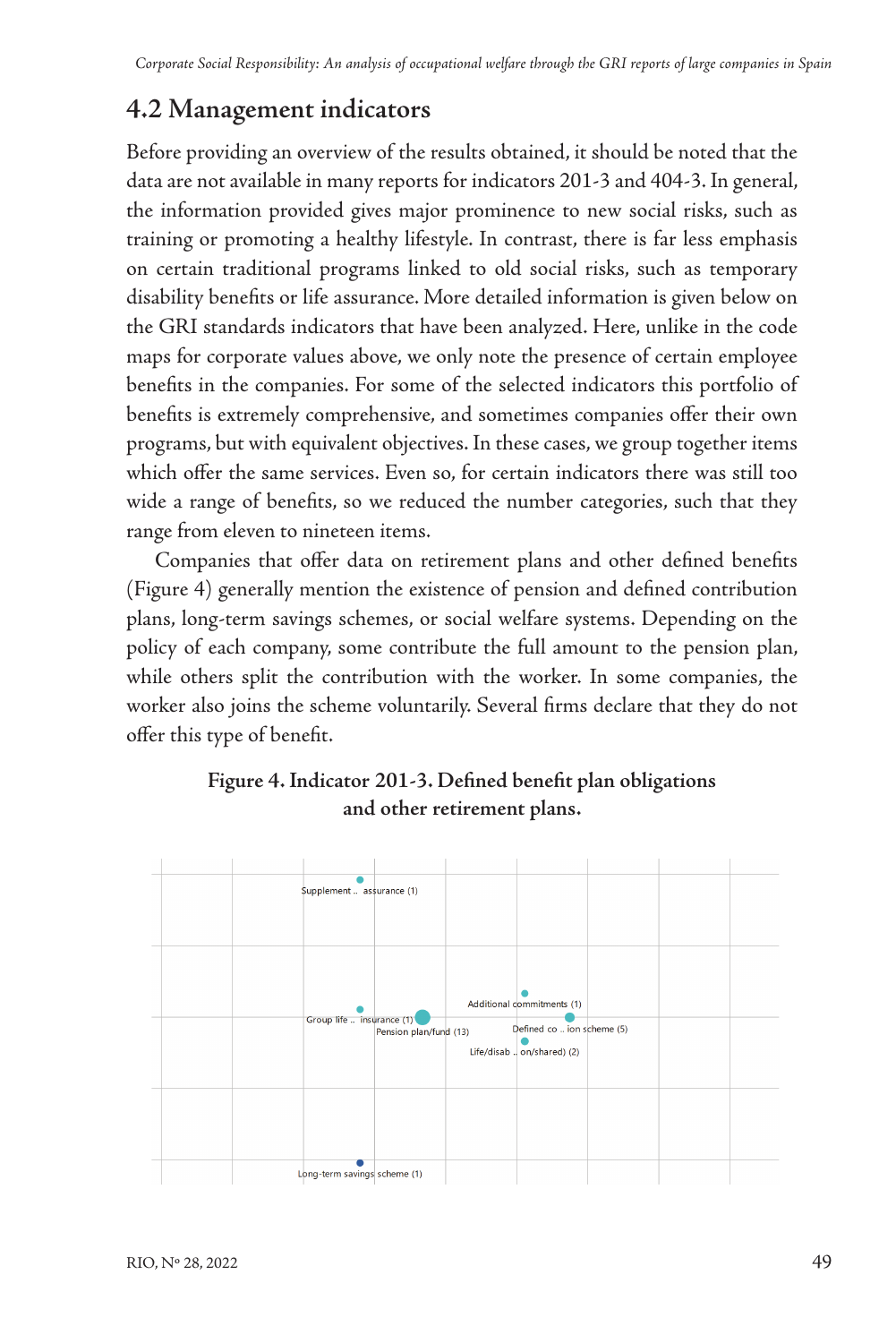In general, organizations offer a wide range of services from which the worker benefits directly or through tax relief (Figure 5). The products most commonly offered are pension plans (overlapping in some cases with indicator 201-3), health insurance, childcare vouchers, meal tickets and/or transport, and training. Companies pay for or contribute substantially to a large proportion of these resources. Many also contribute financially to families in the form of study grants for children, child or family support for disabled people, and extensions of paid leave, such as maternity, breastfeeding or childbirth leave, as well as special loans. Likewise, a large number of companies have implemented flexible remuneration plans, which a worker joins voluntarily.





 $\text{With respect to indicator 403-1 (Figure 6), many companies have implemented}$ the OHSAS 18001 Certificate that guarantees an effective occupational health and safety management system, and others are currently working towards obtaining the international ISO 45001 Certificate or have already done so. In addition, most employees are represented on health and safety committees.

Among the general objectives of companies is raising awareness about creating a preventive and zero-accident culture, with widespread use of mechanisms, procedures and controls to identify, evaluate, and document any work-related risk factor. Several companies also share a prevention service or even have their own.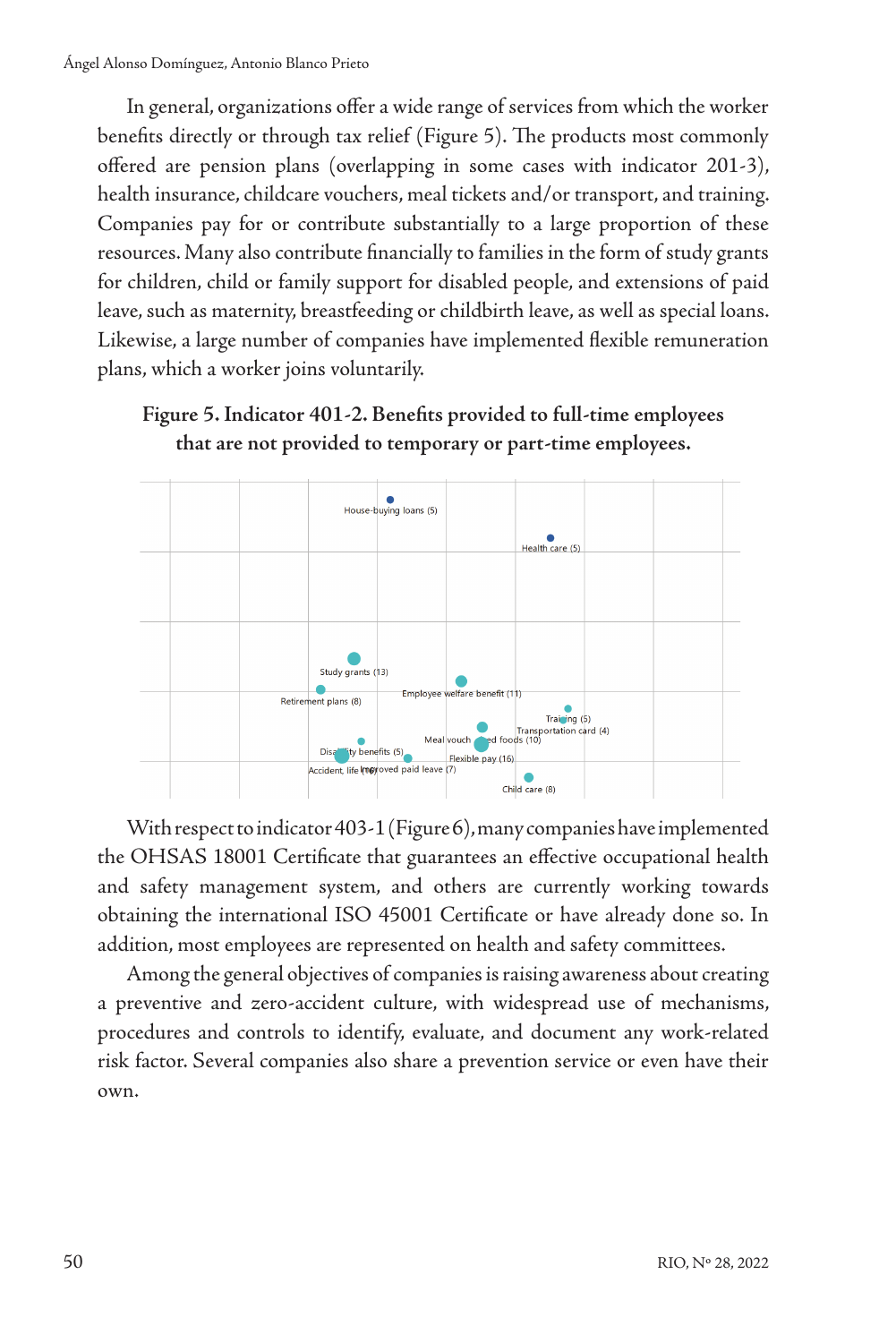**Figure 6. Indicator 403-1. Occupational health** 



It is common to use process safety management and continuous improvement systems (Figure 7). These are usually integrated safety, health, environmental, and quality systems that include procedures to try to prevent injuries and illnesses caused by working conditions, as well as systems for preventive observation. There is usually continuous evaluation, which allows improvements to be implemented if a weakness in the systems' functioning is detected.

Great importance is attached to creating a work environment that promotes health and well-being (including emotional well-being) and businesses try to encourage and raise awareness about healthy living among workers through practices such as eating a balanced diet and being physically active. In this sense, there are companies that have achieved the Healthy Company Certificate.

Campaigns to promote health, sporting activities, vaccination, physical activity and a healthy diet are also common. Generally, great value is placed on the psychosocial factor, which is evaluated by many organizations.

Companies emphasize the importance of their employees improving their physical, emotional, and social well-being and seek to create psychosocial environments that are conducive to stress reduction. Various companies offer medical consultations and support to their employees, some complementing these services with nutritionists and physiotherapists, and some having cardioemergency points.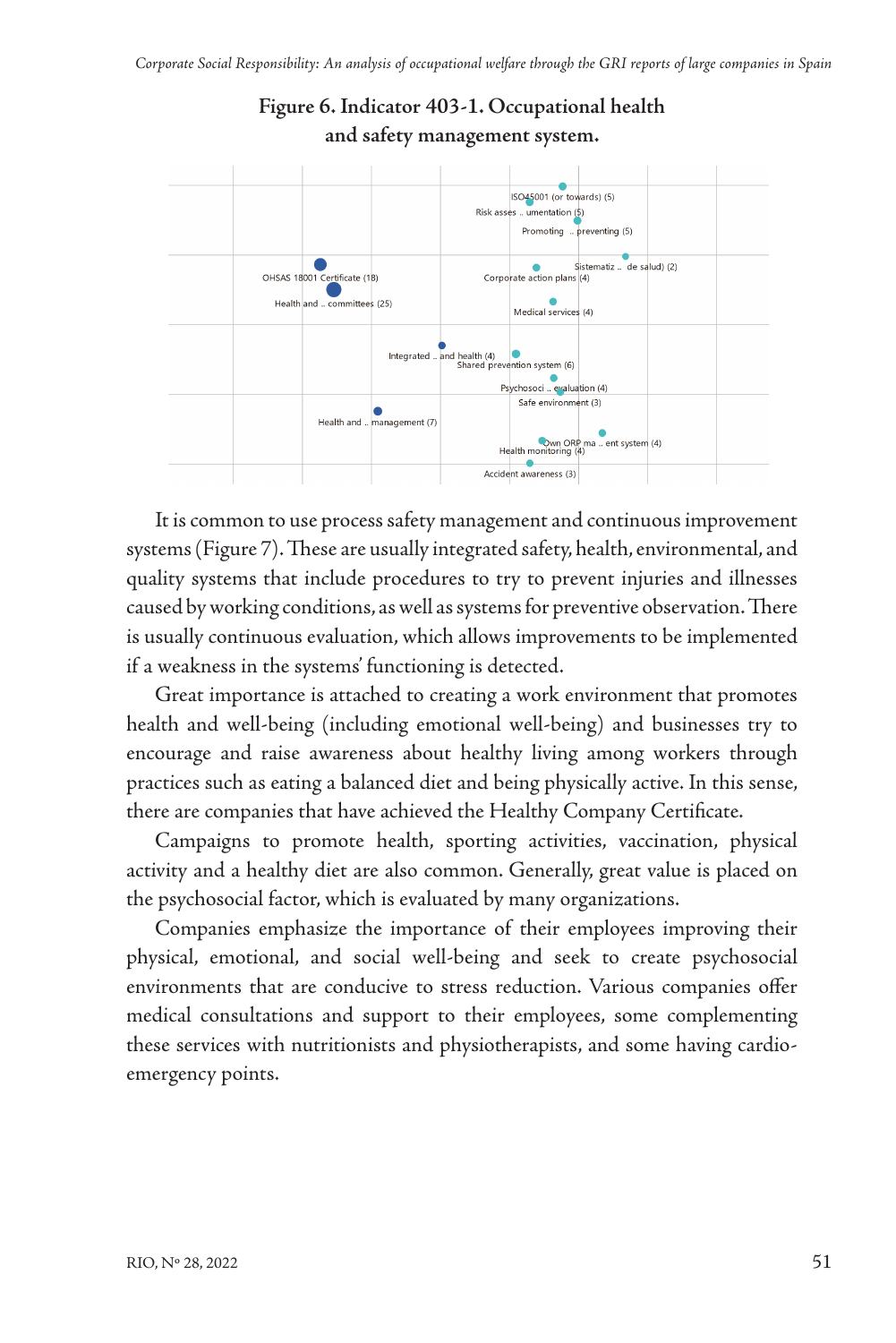

**Figure 7. Indicator 403-6. Promotion of worker health.**

**Figure 8. Indicator 404-1. Parental leave.** work after parental leave (Figure 8). The rate of return is particularly high in the It should be noted that, in general, a high percentage of workers return to case of men, with values between eighty and one hundred percent (the average is close to ninety percent), while, in the case of women, the values range from sixtyfive to one hundred percent (with average values of eighty percent).

As there is no separate indicator, a large number of companies use this section to include action directed to help balance family and work. The most common measure in this area in all companies is flexible scheduling. Many companies make remote working available for their employees, and other common measures include the extension of paid leave, accumulation and extension of breastfeeding time, and reduction of working hours. Some reports include the establishment of time banks, which include programs for administrative procedures, children's camps, and "non-school days." In some cases, they even have a work-life balance manager. Finally, it is worth mentioning that some companies are beginning to be aware of the need to implement digital and working disconnection.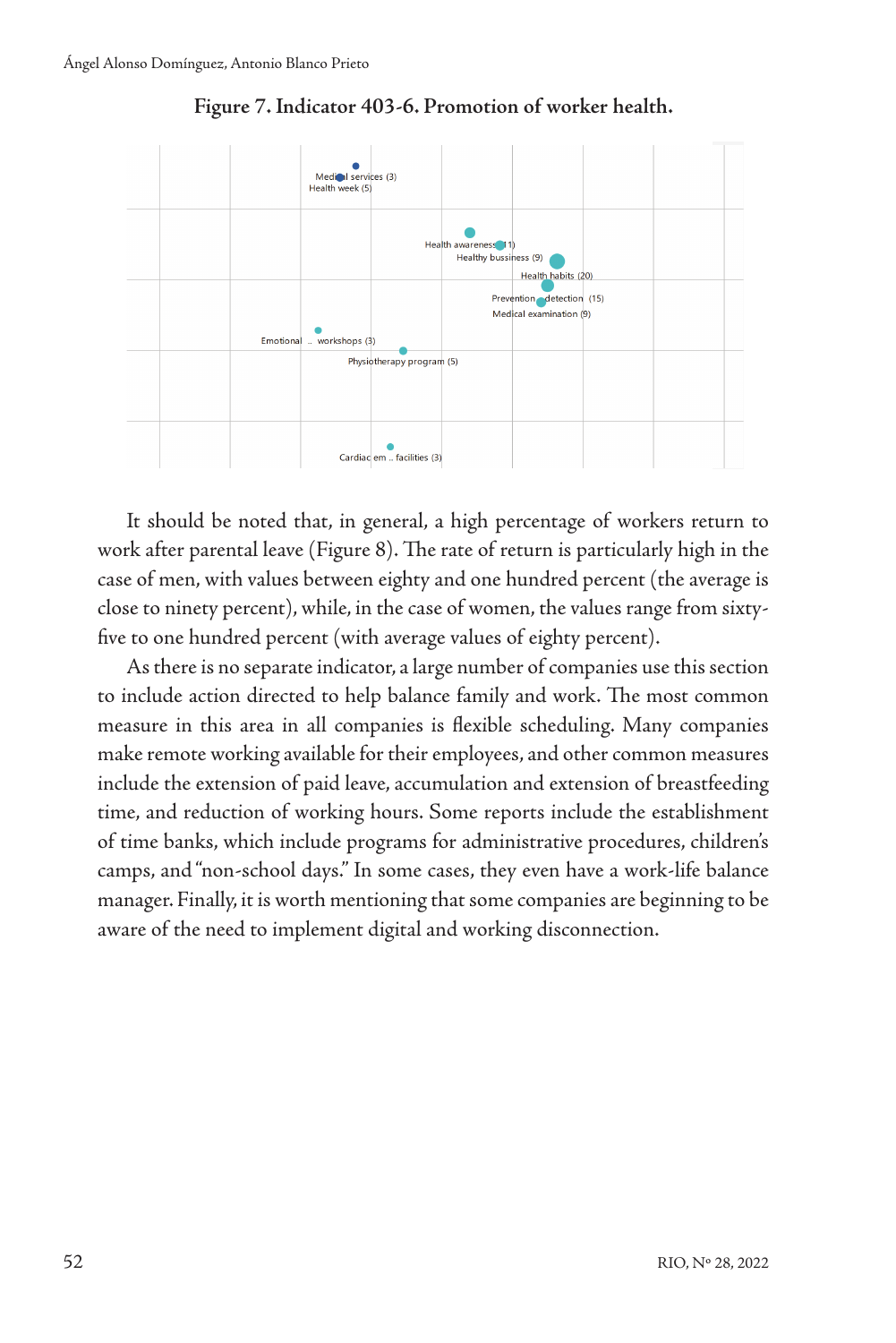

**Figure 8. Indicator 404-1. Parental leave.**

All companies provide data on average annual training hours (Indicator 401- 3. Average hours of training per year per employee). They do so, however, in different ways, offering data on hours per worker, average annual hours, or the percentage of workers who have undergone training. They are also frequently broken down by sex, job category, and membership of management teams. In general, all organizations offer a significant amount of training, though with averages ranging, for example, from nine to seventy-seven hours per worker.

Companies are particularly expansive in explaining the various training schemes they run (Figure 9). A lot of importance is given to learning through self-development and collaboration; other schemes that are repeated in the reports include "learning by doing", mentoring and coaching programs or more generic continuous training programs to develop skills and competences. Most of these programs value and aim to develop talent, to share knowledge and good practices among employees and to improve leadership and the ability to develop new strategies.

Several companies have digital platforms, where employees can access training online. Training in digitalization, languages, leadership and management development are prominent. Personalized career and professional development plans are also frequent, as are Master's programs and some companies offer "dual training." It is also worth highlighting that several organizations have specific programs for the promotion of women with potential to management positions.

Furthermore, the existence of training centers labeled as universities or corporate schools is common. These seek to attract, support, and retain talented employees, and to develop and evaluate skills.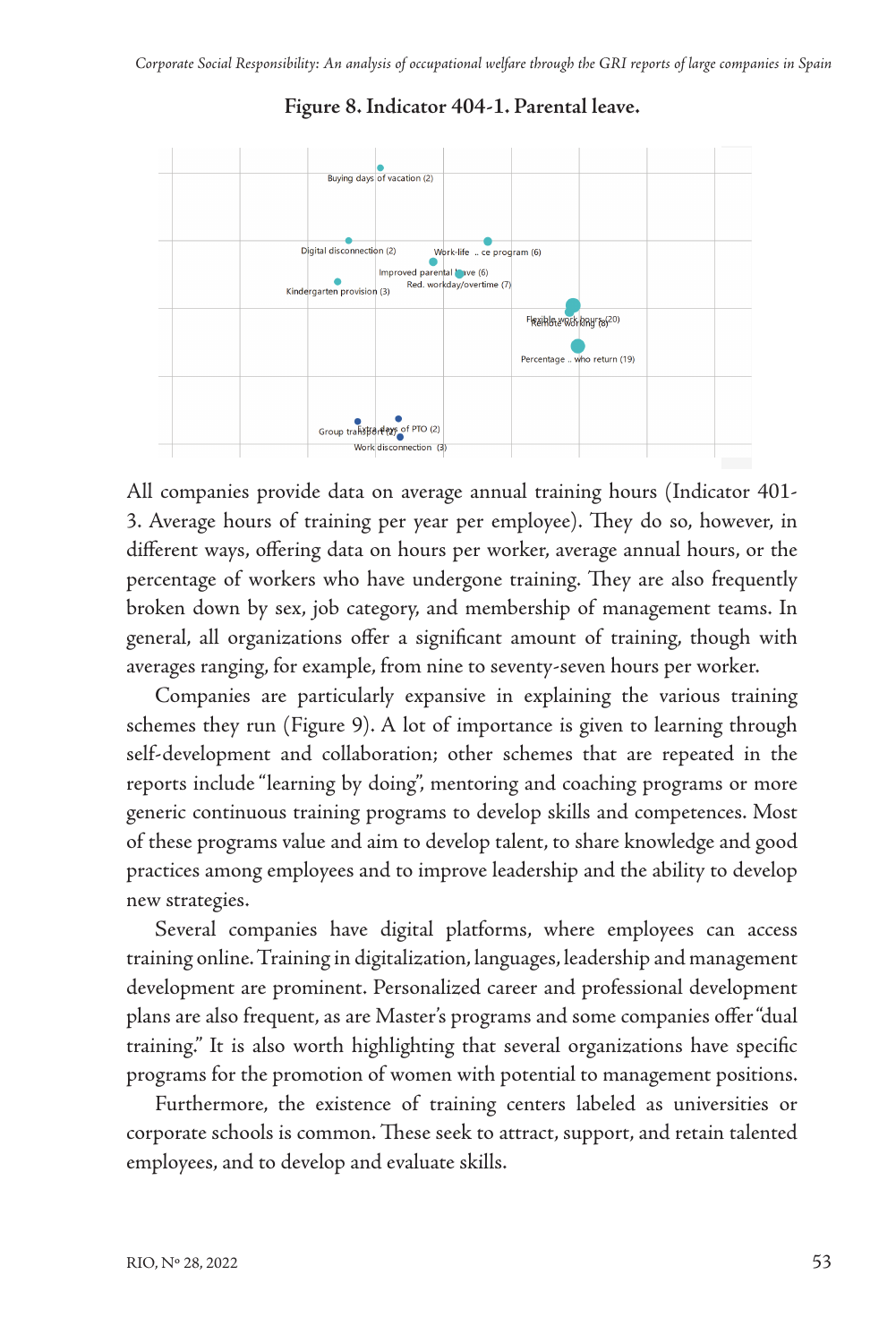Finally, some companies have programs for "youth academies" to retain and promote young talent, training centers (co working) that are freely available to employees, and some facilitate international stays and mobility.





Lastly, most companies report that employees receive regular performance and career development reviews (Indicator 404-3. Percentage of employees receiving regular performance and career development reviews), although some only offer these programs for management positions. In many organizations, however, such assessment is critical to employees' careers because the outcome is linked to pay (especially variable pay) and salary increases. As regards the percentage of employees affected by this type of assessment, there is a high degree of variation among companies that record data on variable pay, ranging from twelve percent of the staff to all employees.

# **5. Conclusions**

A review of the academic literature shows that CSR targets workers as a priority group of stakeholders, and there is a growing awareness of the potential for organizational change in this field, which is especially important in a changing, complex, and competitive environment such as the current one. In this way, CSR has proved essential in bringing together aspects such as working conditions, occupational health, work-life balance, and continuous training, all of which are integral elements of OW which, in turn, has proved to be a fundamental material topic in the management of CSR.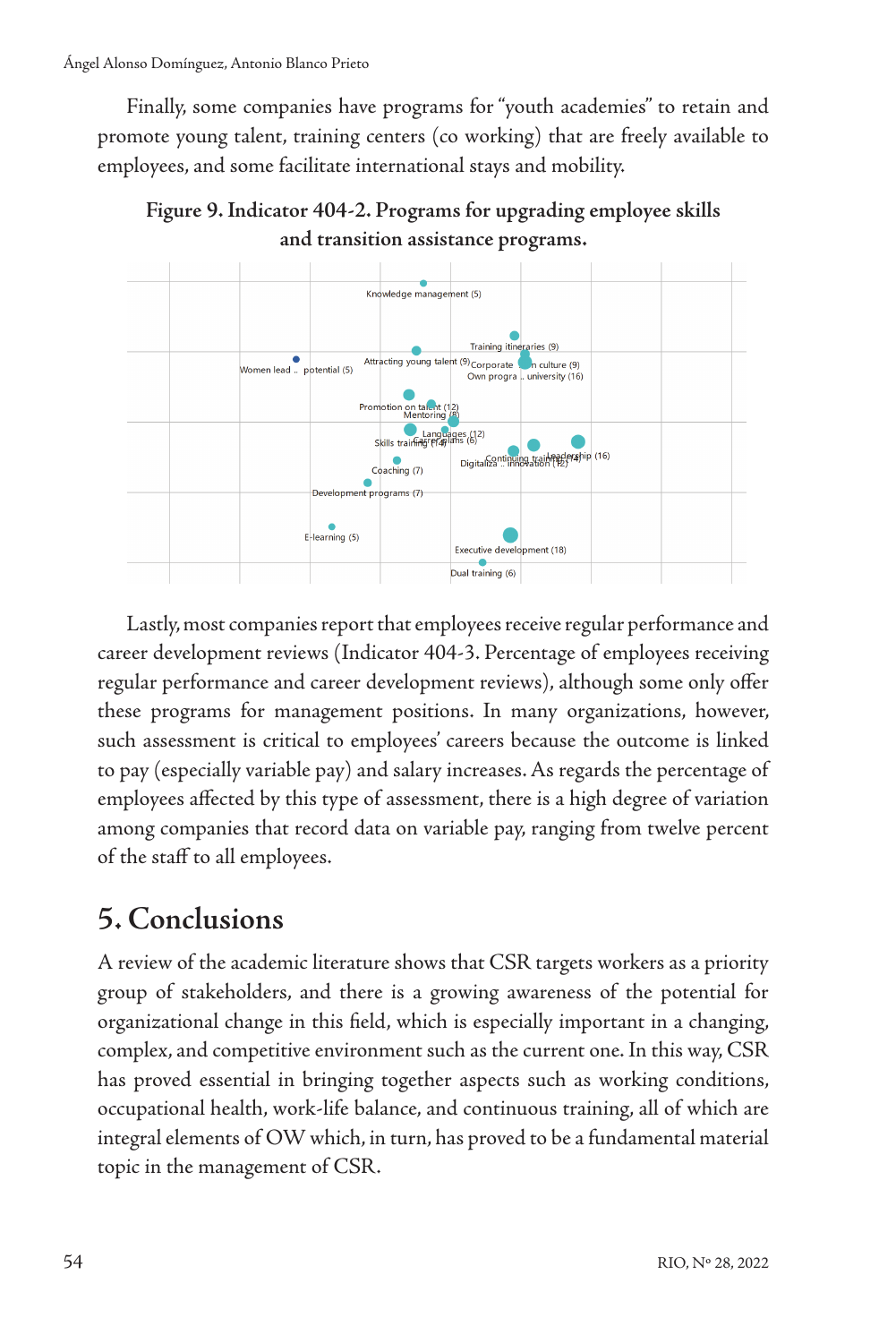It further highlights how organizations rely heavily—and increasingly—on GRI standards to define uniform criteria for CSR activities and programs because such reports are useful for helping investors to make preliminary evaluations, consumers to take decisions, and employees to make career choices.

In response to the first of the questions posed, the descriptive analysis based on companies' senior-executive statements shows a significant presence of content linked to the organizations' commercial and financial performance. However, both sustainability and CSR are also among the top priorities, not far behind the economic assessments. The importance given to these values means that business strategy is taking customers, society at large, and employees into account in its strategic planning, and ahead of the other stakeholders that organizations interact with. Perhaps for this reason, business ethics and transparency are seen to be key concerns in sustainability reports, especially some of those most closely linked to OW, such as professional development and health and safety at work.

As for the second question posed for the research, analyzing the GRI indicators also offers a clear overview of the importance that OW has acquired in Spanish companies' CSR. In this context, our research makes a decisive contribution to showing how OW influences stakeholders' decision-making. The corporate values mentioned above are translated into business management in the form of perks and employee benefits to deal with social risks. Protection programs against old social risks—such as pension plans, health care insurance, and programs to retrain in the face of unemployment—continue to play a role, but guarantees against new risks are increasingly present. Companies seem to have taken on board the importance of promoting leisure activities and concern for the physical and emotional health of their employees, hence the abundance of systems integrating safety, health, environment, and quality, as shown by the widespread adoption of OHSAS 18001 and the steps they are taking towards certification of more ambitious and proactive international standards in occupational health and safety management, such as ISO 45001.

Companies' adaptation to current challenges is also signaled by the regular presence of continuing training, language teaching, mentoring and coaching programs, which already form part of the ecosystem of these types of organizations, along with others more suited to the current culture of integrated training and readjustment to internal needs, offering employees specialized learning in leadership or digitalization. This improvement in the training and qualifications of workers enables both parties to benefit from greater development of working skills and increased employability.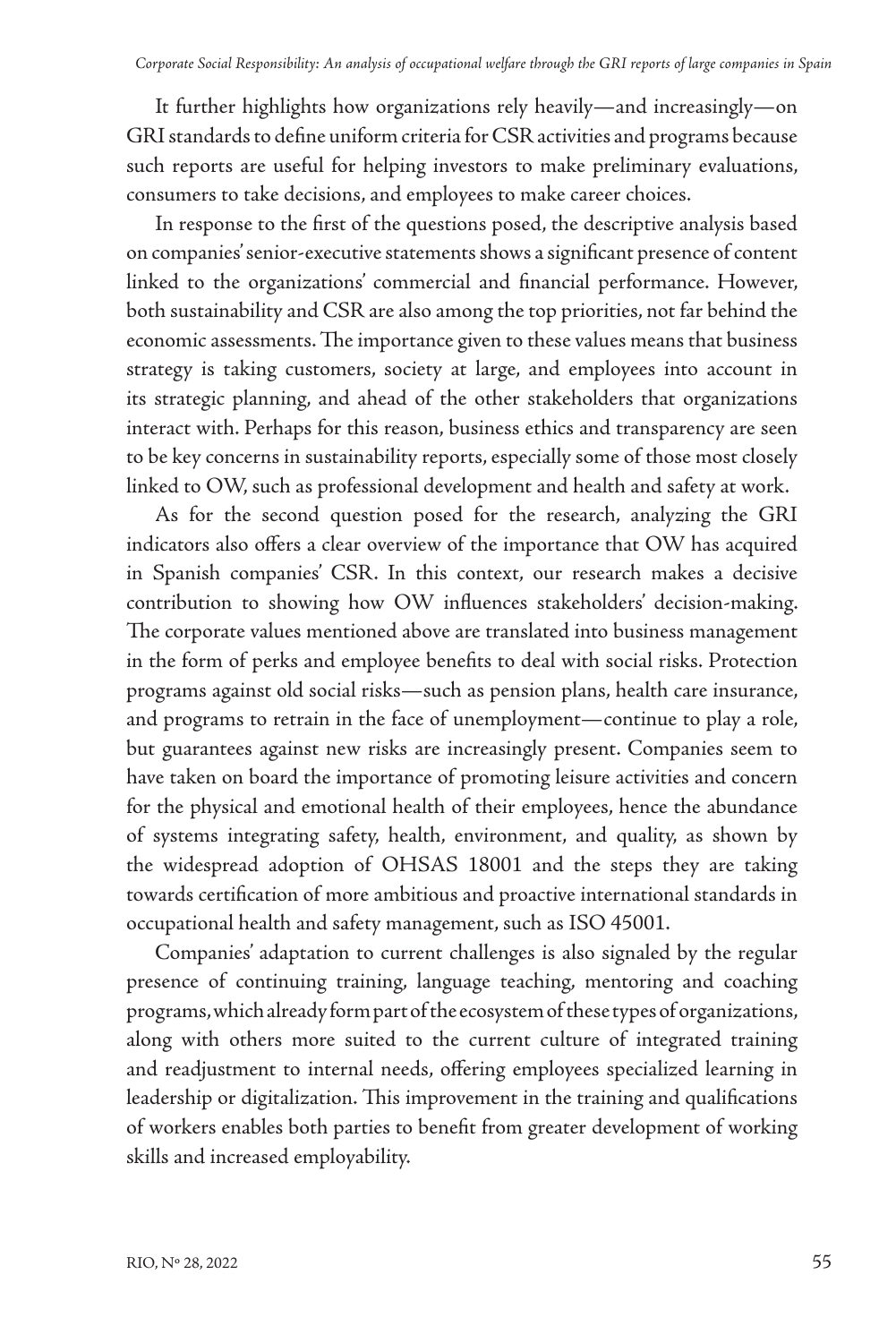The main gap in the development of company provisions and worker benefits for dealing with social risks is in one of the areas where, generally speaking, Spain still has work to do, namely work-life balance. There is no specific indicator for this in the GRI reports, but some of the others help us to examine the issue. Specifically, the high percentage of workers returning to work after taking maternity and (especially) paternity leave suggests that the companies involved make good provisions regarding the ability to combine family and working life. Other indicative measures found in the sustainability reports, scattered throughout different categories, include flexible schedules, remote working, paid leave, and reduced working hours (the latter being mainly taken advantage of by women). These all point to the trend of greater protection against the new risks mentioned above. A concern appearing on the horizon is the—still infrequent reference to the need to disconnect from work.

The study that this article presents is eminently descriptive in order to conceptualize OW within the field of study and work on CSR. These documents, which are fundamental to managing CSR in Spain's major companies, give objective evidence of where and how OW is present. Though the study has the intrinsic limitations of this type of project, we consider that this is a necessary first step, which could facilitate future research into the concept of OW and its social dimension in the management of CSR by integrating social benefits and allowances for workers to face both "old" and "new social risks."

# **References**

- Alonso-Almeida, M., Llach, J., and Marimon, F. (2014). "A closer look at the 'Global Reporting Initiative' sustainability reporting as a tool to implement environmental and social policies: A worldwide sector analysis". *Corporate Social Responsibility and Environmental Management*, 21(6), 318–335. [<https://doi.org/10.1002/csr.1318](https://doi.org/10.1002/csr.1318)>
- Ancos, H. (2019). *Las empresas españolas como motores del desarrollo sostenible.*  Documentos de Trabajo 12/2019. Fundación Carolina, Madrid. <[https://](https://doi.org/10.33960/issn-e.1885-9119.DT12) [doi.org/10.33960/issn-e.1885-9119.DT12](https://doi.org/10.33960/issn-e.1885-9119.DT12)>
- Aттіg, N., El Ghoul, S., Guedhami, O., and Suh, J. (2013). "Corporate Social Responsibility and Credit Ratings". *Journal of Business Ethics*, 117, 679-694. [<https://doi.org/10.1007/s10551-013-1714-2>](https://doi.org/10.1007/s10551-013-1714-2)
- Behnam, M., and MacLean, T. L. (2011). "Where is the accountability in international accountability standards? A decoupling perspective". *Business Ethics Quarterly*, 21(1), 45–72. [<https://doi.org/10.5840/beq20112113](https://doi.org/10.5840/beq20112113)>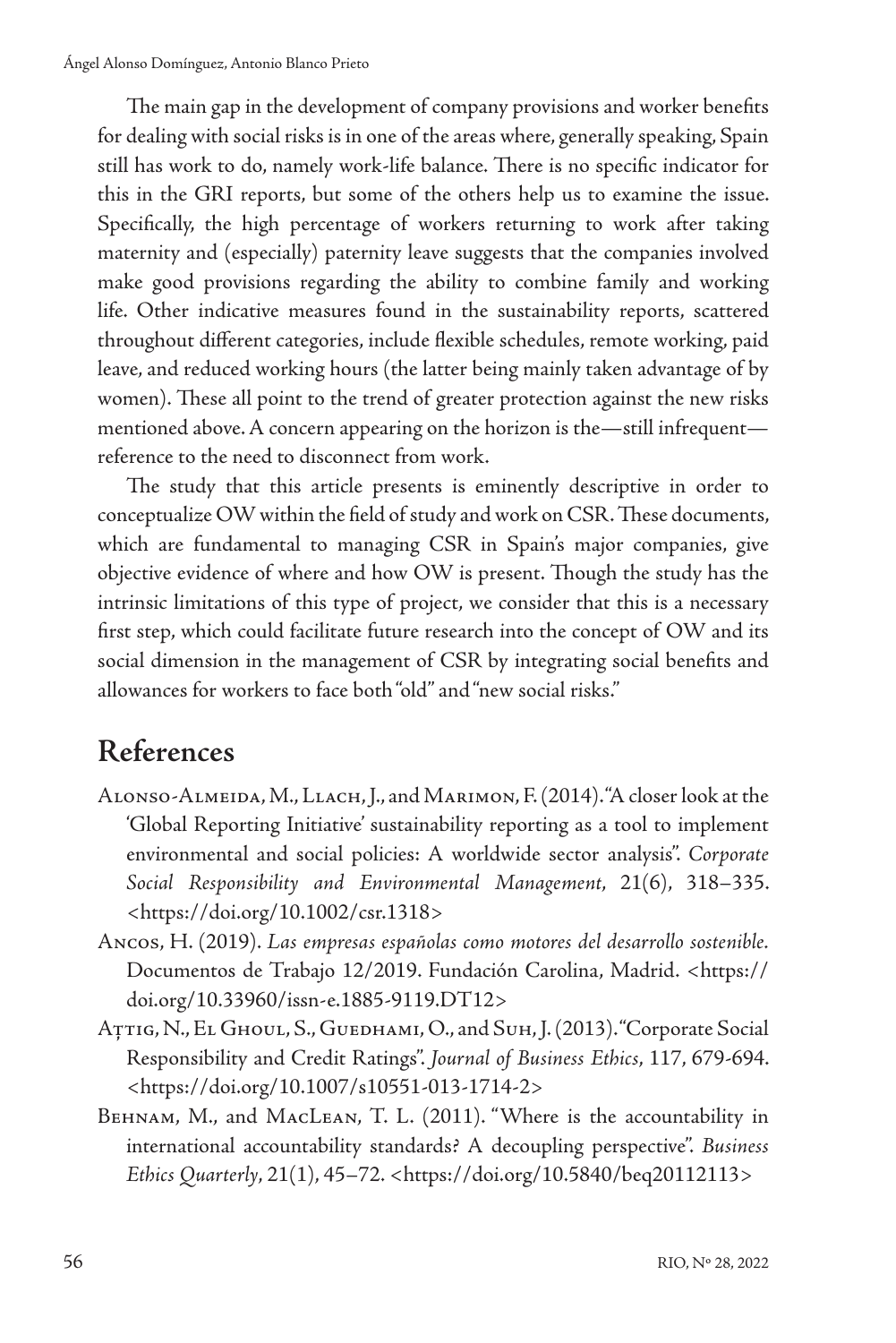- Blanco Prieto, A. (2010). "Las aportaciones de la sociología española a la responsabilidad social empresarial". *Revista Internacional de Sociología,* 68 (3), 577-602. <[https://doi.org/10.3989/ris.2008.01.30>](https://doi.org/10.3989/ris.2008.01.30)
- BLANCO PRIETO, A. and ALONSO-DOMÍNGUEZ, A. (2020). "Regulación del bienestar ocupacional: entre la legislación y la responsabilidad social empresarial". *Revista Española de Sociología,* 29 (2), 363-380. [<https://doi.](https://doi.org/10.22325/fes/res.2020.20) [org/10.22325/fes/res.2020.20](https://doi.org/10.22325/fes/res.2020.20)>
- BOIRAL, O. (2013). "Sustainability reports as simulacra? A counter-account of A and A+ GRI reports". *Accounting, Auditing & Accountability Journal,* 26 (7), 1036-1071. <<https://doi.org/10.1108/AAAJ-04-2012-00998>>
- BROWN, H. S., DE JONG, M., and LEVY, D. L. (2009). "Building institutions based on information disclosure: Lessons from GRI's sustainability reporting". *Journal of Cleaner Production,* 17(6), 571–580. [<https://doi.org/10.1016/j.](https://doi.org/10.1016/j.jclepro.2008.12.009) [jclepro.2008.12.009](https://doi.org/10.1016/j.jclepro.2008.12.009)>
- BRUNSDON, E., and MAY, M. (2007). "Occupational Welfare". In M. Powell (ed.), *Understanding the Mixed Economy of Welfare* (pp.149-176). Bristol: Policy Press. [<https://doi.org/10.2307/j.ctt1t89b4m.13](https://doi.org/10.2307/j.ctt1t89b4m.13)>
- Castiñeira, A., Curtó, F., Gummà, E.; Nadal, I., Ortega, E., and Rovira, A. (2019). *La contribución de las empresas españolas a los Objetivos de Desarrollo Sostenible (2º informe)*. Barcelona: ESADE-La Caixa.
- Castro-González, S., Bande, B., Fernández-Ferrín, P., and Kimura, T. (2019). "Corporate social responsibility and consumer advocacy behaviors: The importance of emotions and moral virtues". *Journal of Cleaner Production,* 231 (10), 846-855. [<https://doi.org/10.1016/j.jclepro.2019.05.238](https://doi.org/10.1016/j.jclepro.2019.05.238)>
- Congreso de los Diputados (Parliament of Spain) (2006). *Aprobación por la Comisión de Trabajo y Asuntos Sociales del Informe de la Subcomisión para potenciar y promover la responsabilidad social de las empresas*. no. 424 (pp. 3-120). Madrid: Boletín Oficial de las Cortes Generales.
- Doblyté, S., Gutiérrez, R. and Pruneda, G. (2019). "La protección ocupacional de nuevos riesgos sociales: conciliación y formación proporcionada por la empresa". *Revista Española de Sociología,* 29 (29), 321-341. [<https://](https://doi.org/10.22325/fes/res.2020.18) [doi.org/10.22325/fes/res.2020.18](https://doi.org/10.22325/fes/res.2020.18)>
- Ebrahim, A. H. and Buheji, M. (2020). "A Pursuit for a 'Holistic Social Responsibility Strategic Framework' Addressing COVID-19 Pandemic Needs". *American Journal of Economics*, 10 (5), 293-304. [<https://doi.](https://doi.org/10.5923/j.economics.20201005.04) [org/10.5923/j.economics.20201005.04](https://doi.org/10.5923/j.economics.20201005.04)>
- European Commission (2001). *Green Paper. Promoting a European framework for Corporate Social Responsibility*. Commission of the European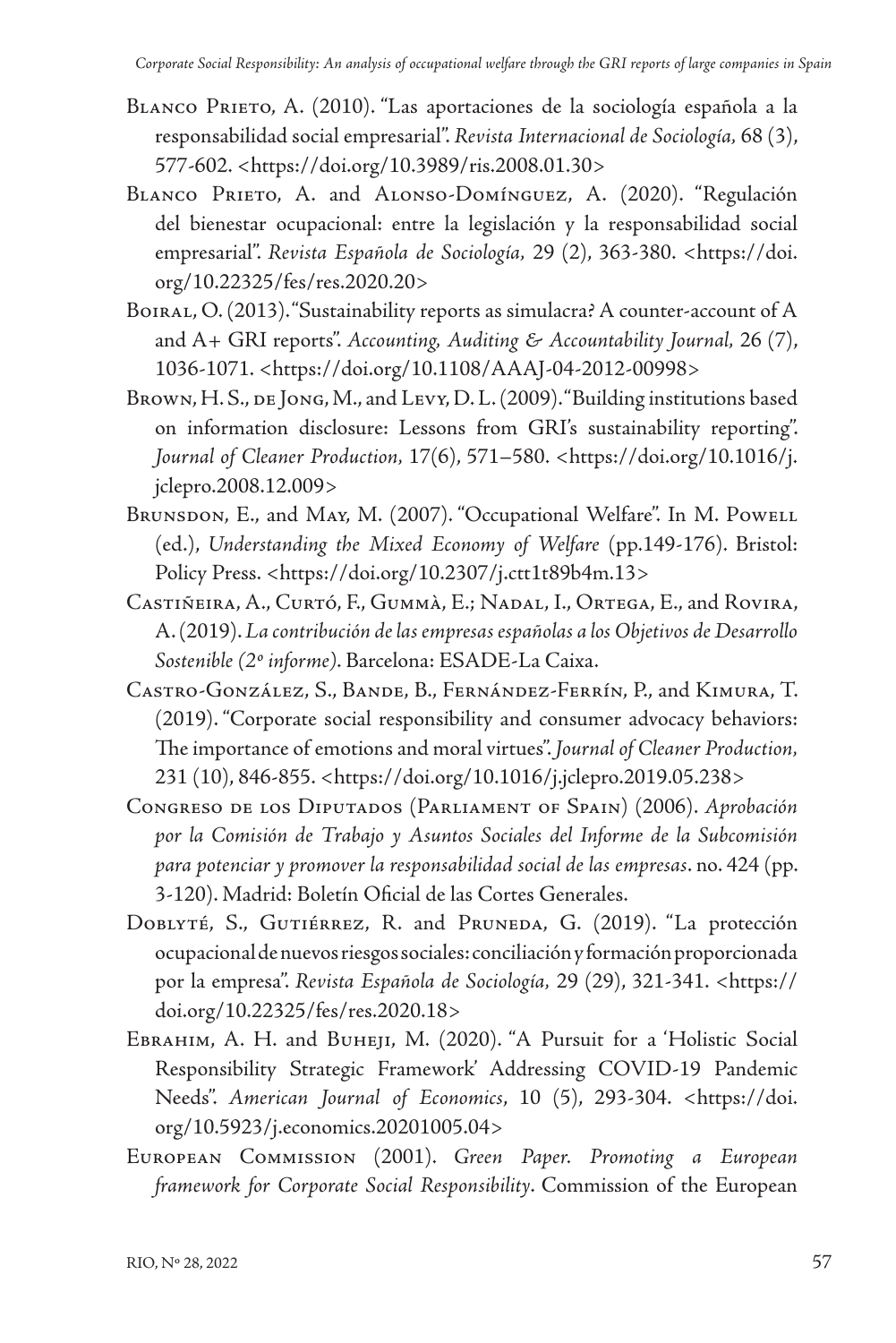Communities, Brussels. [<https://ec.europa.eu/commission/presscorner/](https://ec.europa.eu/commission/presscorner/detail/en/DOC_01_9) [detail/en/DOC\\_01\\_9>](https://ec.europa.eu/commission/presscorner/detail/en/DOC_01_9), accessed 26 October 2021.

- European Commission (2006). *Implementing the partnership for growth and jobs: Making Europe a pole of excellence on Corporate Social Responsibility*. Brussels: Commission of the Europeans Communities. <[https://eur-lex.](https://eur-lex.europa.eu/legal-content/EN/TXT/?uri=CELEX%3A52006DC0136) [europa.eu/legal-content/EN/TXT/?uri=CELEX%3A52006DC0136>](https://eur-lex.europa.eu/legal-content/EN/TXT/?uri=CELEX%3A52006DC0136), accessed 26 October 2021.
- Forética (2018). *Informe Forética 2018 sobre la evolución de la RSE y Sostenibilidad. La recompensa del optimista*. Madrid: Forética.
- Freeman, R. E. (1984). *Strategic Management: A Stakeholder Approach*. Boston: Pitman.
- Gallego, I. (2006). "The use of economic, social and environmental indicators as a measure of sustainable development in Spain". *Corporate Social Responsibility Environmental Management,* 3, 78–97. [<https://doi.org/10.1002/csr.94](https://doi.org/10.1002/csr.94)>
- Global Reporting Initiative (2016). "GRI Standards Download Center". [<https://www.globalreporting.org/how-to-use-the-gri-standards/resource](https://www.globalreporting.org/how-to-use-the-gri-standards/resource-center/)[center/>](https://www.globalreporting.org/how-to-use-the-gri-standards/resource-center/), accessed 26 October 2021
- Global Reporting Initiative (2017). *Linking the GRI Standards and the European Directive on non-financial and diversity disclosure.* Amsterdam: GRI.
- GONZÁLEZ VEGA, A.M., AGUDELO, D. and MÉNDEZ, S. (2019). "The construction of sense and values in social ecotourism businesses. A case study in en Atarjea, El Carricillo, Guanajuato". *International Journal of Organizations*, 22, 181–205. <[https://doi.org/10.17345/rio22.181-205>](https://doi.org/10.17345/rio22.181-205).
- Guillén, A., and Gutiérrez, R. (2019). *El bienestar complementario: la contribución de las empresas a la protección social*. Madrid: Círculo Cívico de Opinión. [<https://www.circulocivicodeopinion.es/el-bienestar](https://www.circulocivicodeopinion.es/el-bienestar-complementario-la-contribucion-de-las-empresas-a-la-proteccion-social/)[complementario-la-contribucion-de-las-empresas-a-la-proteccion-social/>](https://www.circulocivicodeopinion.es/el-bienestar-complementario-la-contribucion-de-las-empresas-a-la-proteccion-social/), accessed 26 October 2021.
- HALLER, A., VAN STADEN, Ch. J., and LANDIS, C. (2018). "Value added as part of sustainability reporting: Reporting on distributional fairness or obfuscation?" *Journal of Business Ethics*, 152, 763–781. <[https://doi.org/10.1007/s10551-](https://doi.org/10.1007/s10551-016-3338-9) [016-3338-9>](https://doi.org/10.1007/s10551-016-3338-9)
- HAHN, R., and KüHNEN, M. (2013). "Determinants of sustainability reporting: a review of results, trends, theory, and opportunities in an expanding field of research". *Journal of Cleaner Production*, 59, 5-21. <[https://doi.org/10.1016/j.](https://doi.org/10.1016/j.jclepro.2013.07.005) [jclepro.2013.07.005](https://doi.org/10.1016/j.jclepro.2013.07.005)>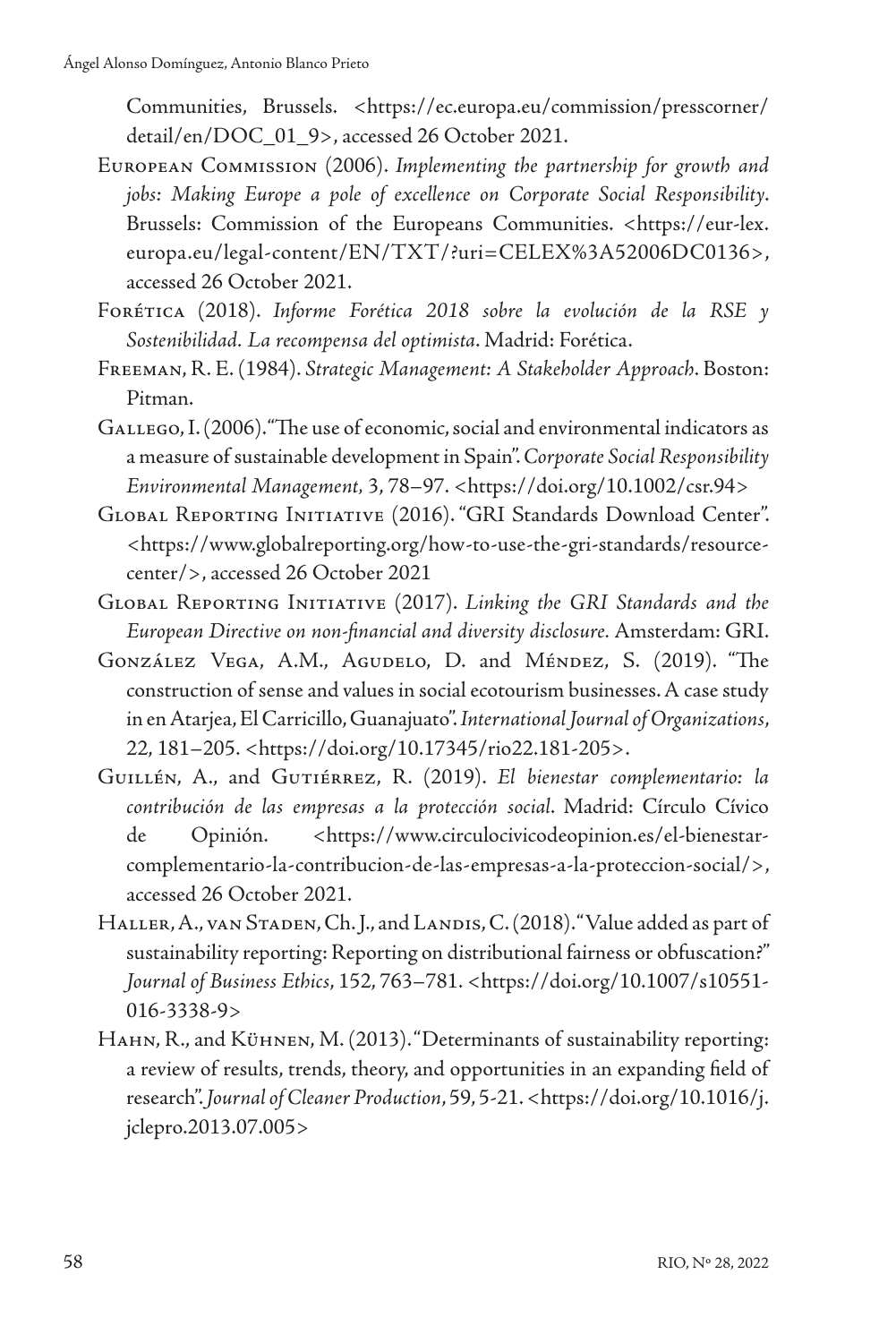- HE, H., and HARRIS, L. L. (2020). "The impact of Covid-19 pandemic on corporate social responsibility and marketing philosophy". *Journal of Business Research*, 116, 176-182. [<https://doi.org/10.1016/j.jbusres.2020.05.030](https://doi.org/10.1016/j.jbusres.2020.05.030)>
- Higgins, C., and Larrinaga, C. (2014). "Sustainability reporting". In J. Bebbington, J. Unerman, and B. O'Dwyer, B. (eds.), *Sustainability Accounting and Accountability* (pp. 273-285). London: Routledge.
- Jastram S. (2010). "Global Reporting Initiative". In H. K. Anheier and S. Toepler (eds.), *International Encyclopedia of Civil Society*. New York: Springer.
- KPMG (2013). *KPMG Survey of Corporate Responsibility Reporting 2013*. Zurich, Switzerland: KPMG.
- LANDRUM, N. E., and OHSOWSKI, B. (2018). "Identifying worldviews on corporate sustainability: a content analysis of corporate sustainability reports". *Business Strategy and the Environment*, 27, 128– 151. [<https://doi.](https://doi.org/10.1002/bse.1989) [org/10.1002/bse.1989](https://doi.org/10.1002/bse.1989)>
- Lozano, J. M. (2002). "¿Hacia la empresa ciudadana?» In M. Albarello (ed.), *La Responsabilidad Social Corporativa y los Códigos de Conducta: ¿beneficios para todo el mundo?* (pp. 7-28). Barcelona: Fundació Pau i Solidaritat de Comissions Obreres de Catalunya.
- Luque, D., and González Begega, S. (2020). "El bienestar ocupacional: delimitación conceptual y variables clave de su desarrollo". *Revista Española de Sociología*, 29 (2), 307-324. <<https://doi.org/10.22325/fes/res.2020.17>>
- Mapelli, L. (2017). *The development and determinants of 'occupational welfare' in the recalibration of European welfare regimes: a comparative perspective*.Working Paper 2WEL 1/2017. Turín: Centro Einaudi. <[https://www.secondowelfare.](https://www.secondowelfare.it/wp-content/uploads/2017/11/mapelli_2welwp_1-2017_final-3.pdf) [it/wp-content/uploads/2017/11/mapelli\\_2welwp\\_1-2017\\_final-3.pdf>](https://www.secondowelfare.it/wp-content/uploads/2017/11/mapelli_2welwp_1-2017_final-3.pdf), accessed 26 October 2021.
- Martínez Poza, A. (2018). "Protecting occupational pensions and unemployment benefits in Spain: a weak occupational welfare system". In D. Natali, E., Pavolini, B., Vanhercke (eds.), *Occupational Welfare in Europe: Risks, opportunities and social partner involvement* (pp. 193-213). Brussels, Belgium: ETUI
- Mendes, J. V., Oliveira, G. R., and De Souza, L. M. (2019). "The G-Index: a sustainability reporting assessment tool". *International Journal of Sustainable Development & World Ecology*, 26 (5), 428-438. [<https://doi.org/10.1080/](https://doi.org/10.1080/13504509.2019.1589595) [13504509.2019.1589595>](https://doi.org/10.1080/13504509.2019.1589595)
- Milne, M. J., and Gray, R. (2013). "W(h)ither Ecology? The Triple Bottom Line, the Global Reporting Initiative, and Corporate Sustainability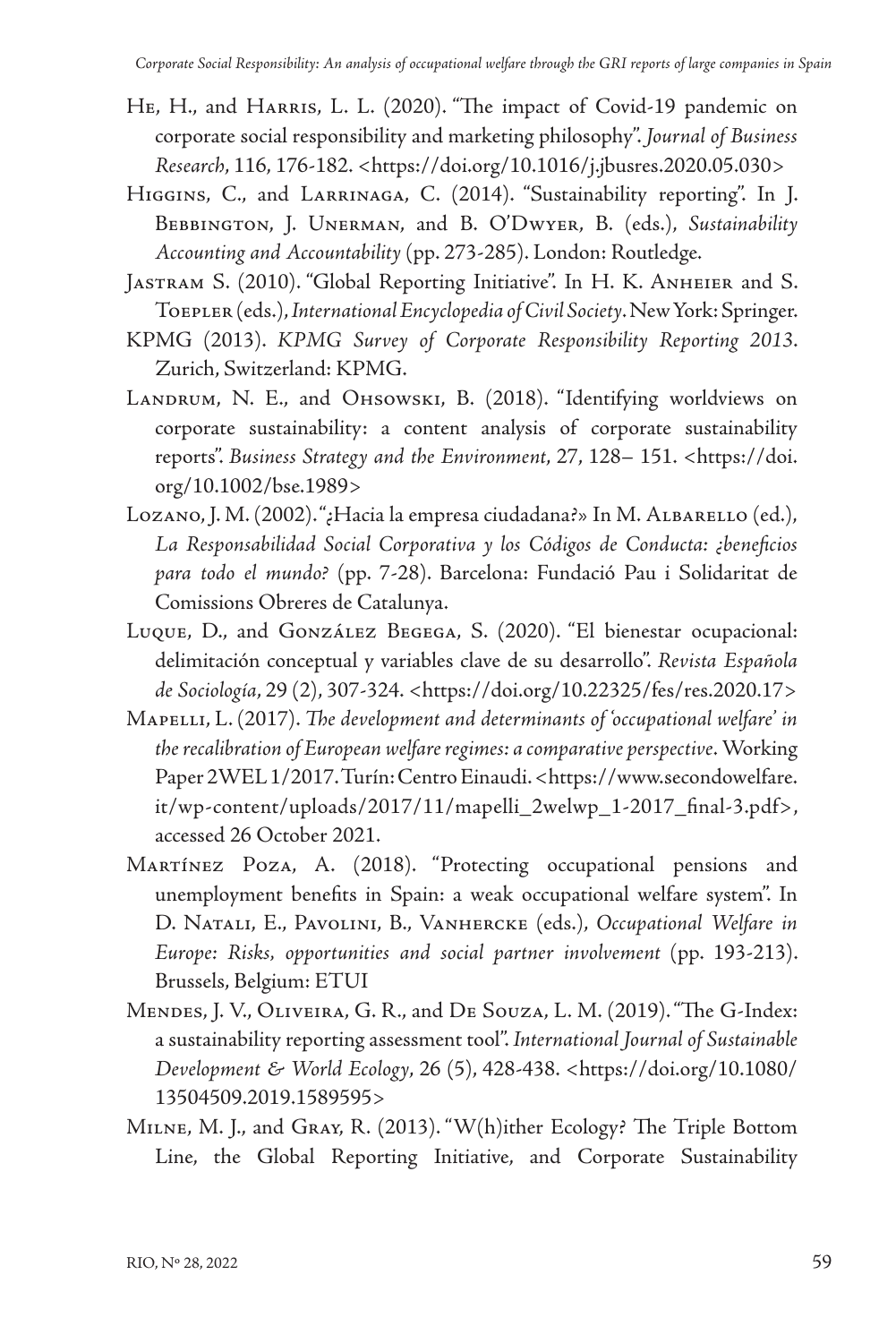Reporting". *Journal of Business Ethics*, 118, 13-29. <[https://doi.org/10.1007/](https://doi.org/10.1007/s10551-012-1543-8) [s10551-012-1543-8](https://doi.org/10.1007/s10551-012-1543-8)>

- Ministerio de Asuntos Exteriores, Unión Europea y Cooperación (Spanish Ministry of Foreign Affairs, European Union, and Cooperation) (2020). *Contribución de las empresas españolas al desarrollo sostenible en Iberoamérica.* Madrid: Ministerio de Asuntos Exteriores, UE y Cooperación.
- Ministerio de Empleo y Seguridad Social de España (Spanish Ministry of Employment and Social Security) (2015)*. Estrategia española de responsabilidad social de las empresas*. Madrid: Ministerio de Empleo y Seguridad Social.
- Montaño, L. (2014). "Corporate Social Responsibility, Governance, and Institutions: Making the Pieces Fit". *International Journal of Organizations*, 13, 9–38. [<https://doi.org/10.17345/rio13.9-38](https://doi.org/10.17345/rio13.9-38)>
- NATALI, D., KEUNE, M., PAVOLINI, E., and SEELEIB-KAISER, M. (2018). "Sixty years after Titmuss: New findings on occupational welfare in Europe". *Social Policy & Administration*, 52 (2), 435-448. <[https://doi.org/10.1111/](https://doi.org/10.1111/spol.12375) [spol.12375>](https://doi.org/10.1111/spol.12375)
- Natali, D., and Pavolini, E. (2018). "Occupational Welfare in Europe: state of play, determinants, and policy implications". In D. NATALI, E. PAVOLINI, and B. Vanhercke (eds.), *Occupational Welfare in Europe: Risks, opportunities, and social partner involvement* (pp. 239-257). Brussels: ETUI.
- PwC (2018). *Workforce of the future: The competing forces shaping 2030*. <[https://](https://www.pwc.com.au/pdf/workforce-of-the-future-the-competing-forces-shaping-2030.pdf) [www.pwc.com.au/pdf/workforce-of-the-future-the-competing-forces](https://www.pwc.com.au/pdf/workforce-of-the-future-the-competing-forces-shaping-2030.pdf)[shaping-2030.pdf](https://www.pwc.com.au/pdf/workforce-of-the-future-the-competing-forces-shaping-2030.pdf)>, accessed 26 October 2021.
- RODRÍGUEZ-GUERRA, L. C., and Ríos-Osorio, L. A. (2016). "Evaluación de sostenibilidad con metodología GRI". *Dimensión Empresarial*, 14 (2), 73-89. [<https://doi.org/10.15665/rde.v14i2.659](https://doi.org/10.15665/rde.v14i2.659)>
- SHETH, J. (2020). "Business of business is more than business: Managing during the Covid crisis". *Industrial Marketing Management*, 88, 261-264. <[https://](https://doi.org/10.1016/j.indmarman.2020.05.028) [doi.org/10.1016/j.indmarman.2020.05.028](https://doi.org/10.1016/j.indmarman.2020.05.028)>
- Shinwell, M., and Shamir, E. (2018). *Measuring the impact of businesses on people's well-being and sustainability: Taking stock of existing frameworks and initiatives*. OECD Statistics Working Papers, 2018/08. Paris: OECD Publishing. <<https://doi.org/10.1787/51837366-en>>
- SILVA, S., NUZUM, A. K., and SCHALTEGGER, S. (2019). "Stakeholder expectations on sustainability performance measurement and assessment. A systematic literature review." *Journal of Cleaner Production*, 217, 204-215. [<https://doi.org/10.1016/j.jclepro.2019.01.203>](https://doi.org/10.1016/j.jclepro.2019.01.203)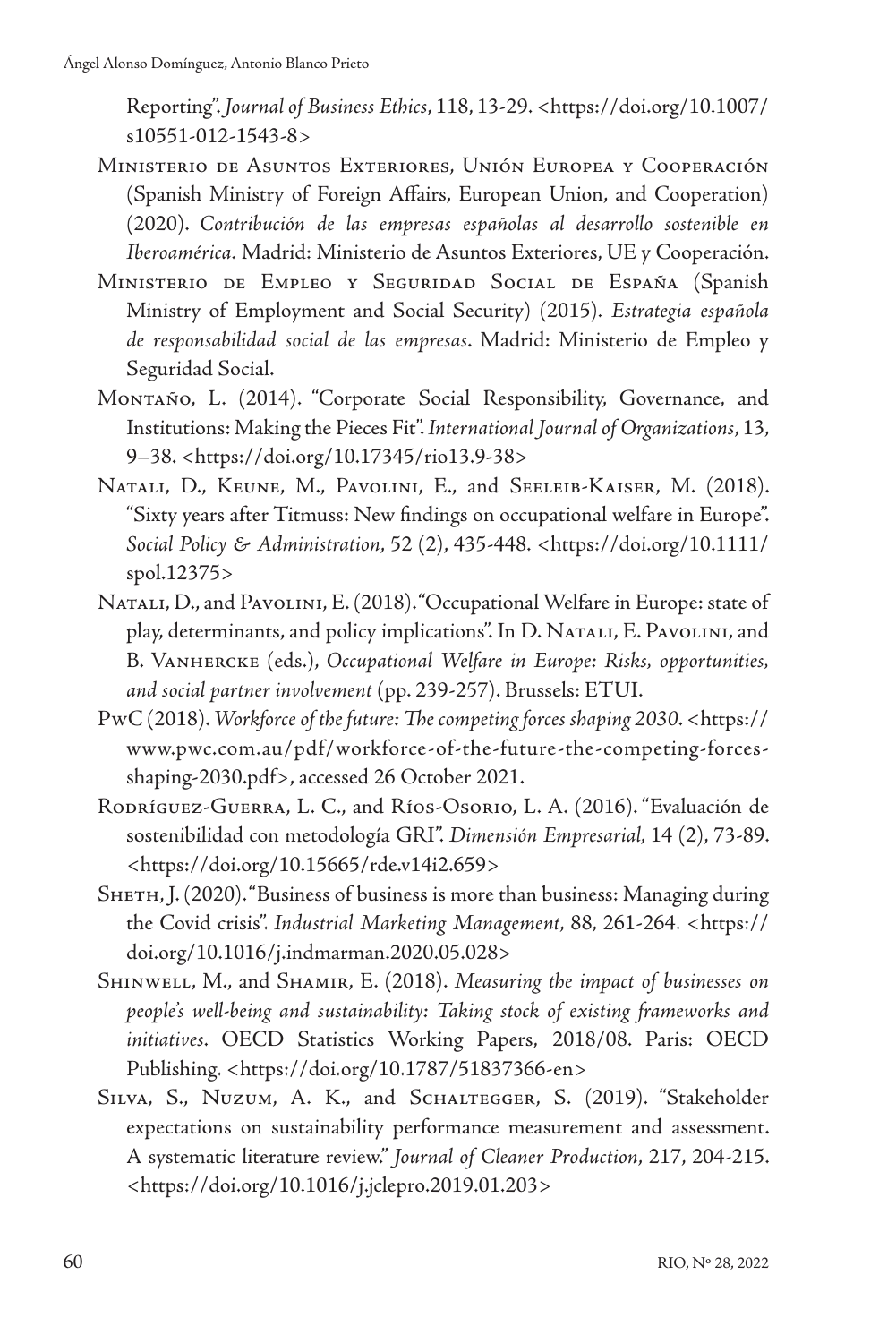- SLAGER, R., GOND, J.-P., and MOON, J. (2012). "Standardization as institutional work: The regulatory power of a responsible investment standard". *Organization Studies*, 33 (5–6), 763–790. [<https://doi.](https://doi.org/10.1177/0170840612443628) [org/10.1177/0170840612443628>](https://doi.org/10.1177/0170840612443628)
- TARQUINIO, L., RAUCCI, D., and BENEDETTI, R. (2018). "An investigation of Global Reporting Initiative performance indicators in corporate sustainability reports: Greek, Italian and Spanish evidence". *Sustainability*, 10 (4), 897. [<https://doi.org/10.3390/su10040897>](https://doi.org/10.3390/su10040897)
- Titmuss, R. (1958). *Essays on the Welfare State*. London: Allen and Unwin.
- Tschopp, D., and Nastanski, M. (2014). "The harmonization and convergence of Corporate Social Responsibility reporting standards". *Journal of Business Ethics,* 125, 147-162. [<https://doi.org/10.1007/s10551-013-1906-9>](https://doi.org/10.1007/s10551-013-1906-9)
- Vigneau L., Humphreys, M., and Moon, J. (2015). "How do firms comply with international sustainability standards? Processes and consequences of adopting the Global Reporting Initiative". *Journal of Business Ethics*, 131:469– 486. [<https://doi.org/10.1007/s10551-014-2278-5>](https://doi.org/10.1007/s10551-014-2278-5)
- Wagner, R., and Seele, P. (2017). "Uncommitted deliberation? Discussing regulatory gaps by comparing GRI 3.1 to GRI 4.0 in a political CSR perspective". *Journal of Business Ethics*, 146: 333–351. [<https://doi.](https://doi.org/10.1007/s10551-017-3654-8) [org/10.1007/s10551-017-3654-8](https://doi.org/10.1007/s10551-017-3654-8)>
- Xie, C., Bagozzi, R. P., and Gronhaug, K. (2019). "The impact of corporate social responsibility on consumer brand advocacy: The role of moral emotions, attitudes, and individual differences". *Journal of Business Research*, 95: 54-530. [<https://doi.org/10.1016/j.jbusres.2018.07.043](https://doi.org/10.1016/j.jbusres.2018.07.043)>
- YADAVA, R. N., and SINHA, B. (2016). "Scoring sustainability reports using GRI 2011 guidelines for assessing environmental, economic, and social dimensions of leading public and private Indian companies". *Journal of Business Ethics*, 138:549–558. <<https://doi.org/10.1007/s10551-015-2597-1>>